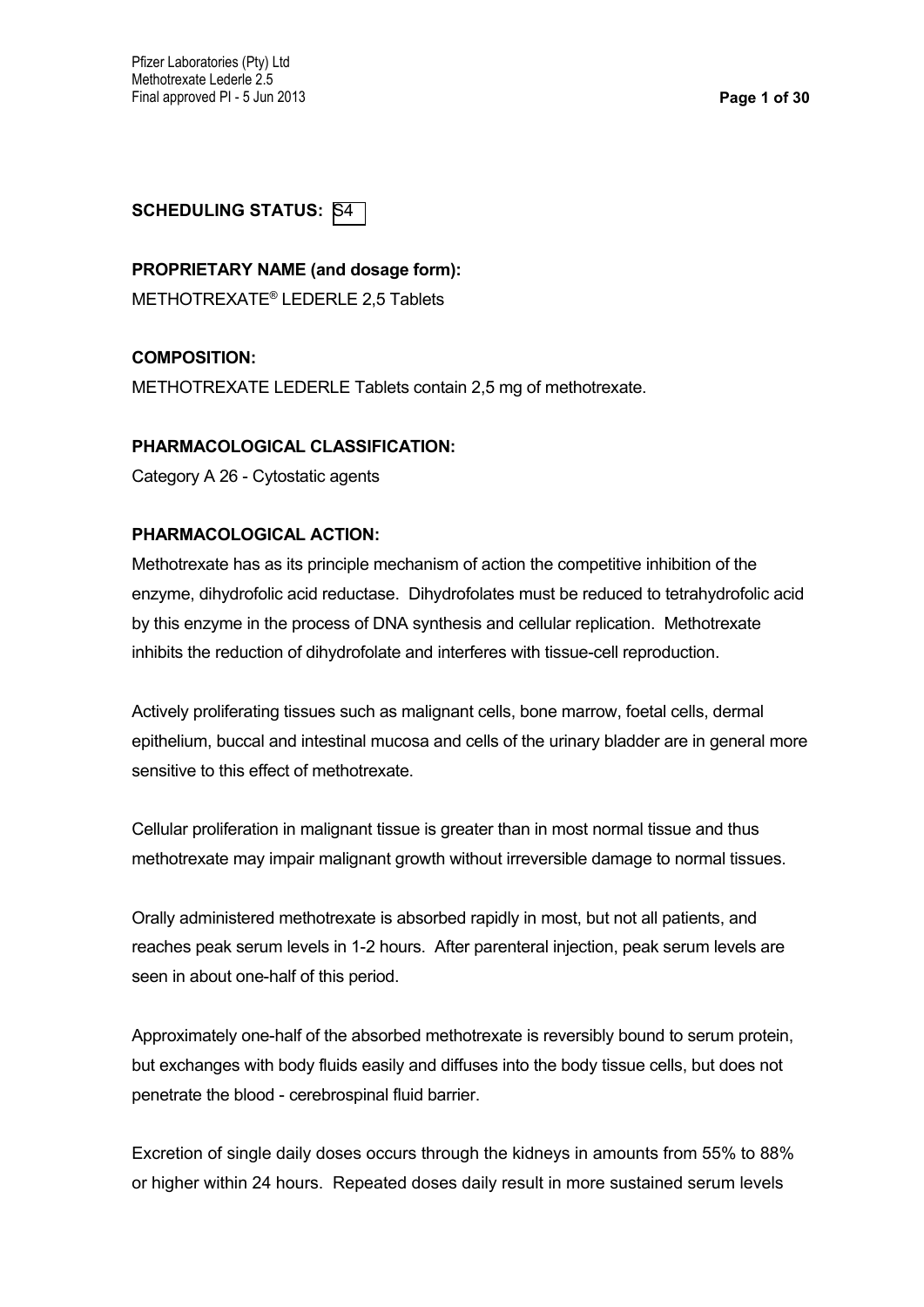and some retention of methotrexate over each 24 hour period, which may result in accumulation of the medicine within the tissues. The liver cells appear to retain certain amounts of the medicine for prolonged periods even after a single therapeutic dose. The elimination  $t_{\frac{1}{2}}$  in rheumatoid arthritis is  $\pm$  3 - 10 hours. At higher doses the  $t_{\frac{1}{2}}$  is 8-15 hours.

Methotrexate is retained in the presence of impaired renal function and may increase rapidly in the serum and in the tissue cells under such conditions. Methotrexate does not penetrate the blood-cerebrospinal fluid barrier in therapeutic amounts when given orally or parenterally. High concentration of the medicine when needed may be attained by direct intrathecal administration.

In psoriasis, the rate of production of epithelial cells in the skin is greatly increased over normal skin. This differential in reproduction rates is the basis for the use of methotrexate to control the psoriatic process.

The mechanism of action in rheumatoid arthritis is unknown, it may affect immune function.

### **INDICATIONS:**

**Anti-neoplastic chemotherapy:** METHOTREXATE LEDERLE is indicated for the treatment of breast carcinoma, gestational choriocarcinoma, chorioadenoma destruens and hydatidiform mole. METHOTREXATE LEDERLE is also indicated for the palliation of acute and subacute lymphocytic and meningeal leukaemia. Efficiency has been observed in palliation of acute lymphoblastic (stem-cell) leukaemias.

In combination with corticosteroids METHOTREXATE LEDERLE may be used for induction of remission.

METHOTREXATE LEDERLE is also effective in the treatment of the advanced stages of lymphosarcoma, particularly in those cases in children, and in advanced cases of mycosis fungoides.

**High Dosage Therapy** (See "WARNINGS" below): Diseases treated with high doses, administered in the form of single-medicine or combination therapy, include osteogenic sarcoma, acute leukaemia, bronchogenic carcinoma and epidermoid carcinoma of the head and neck.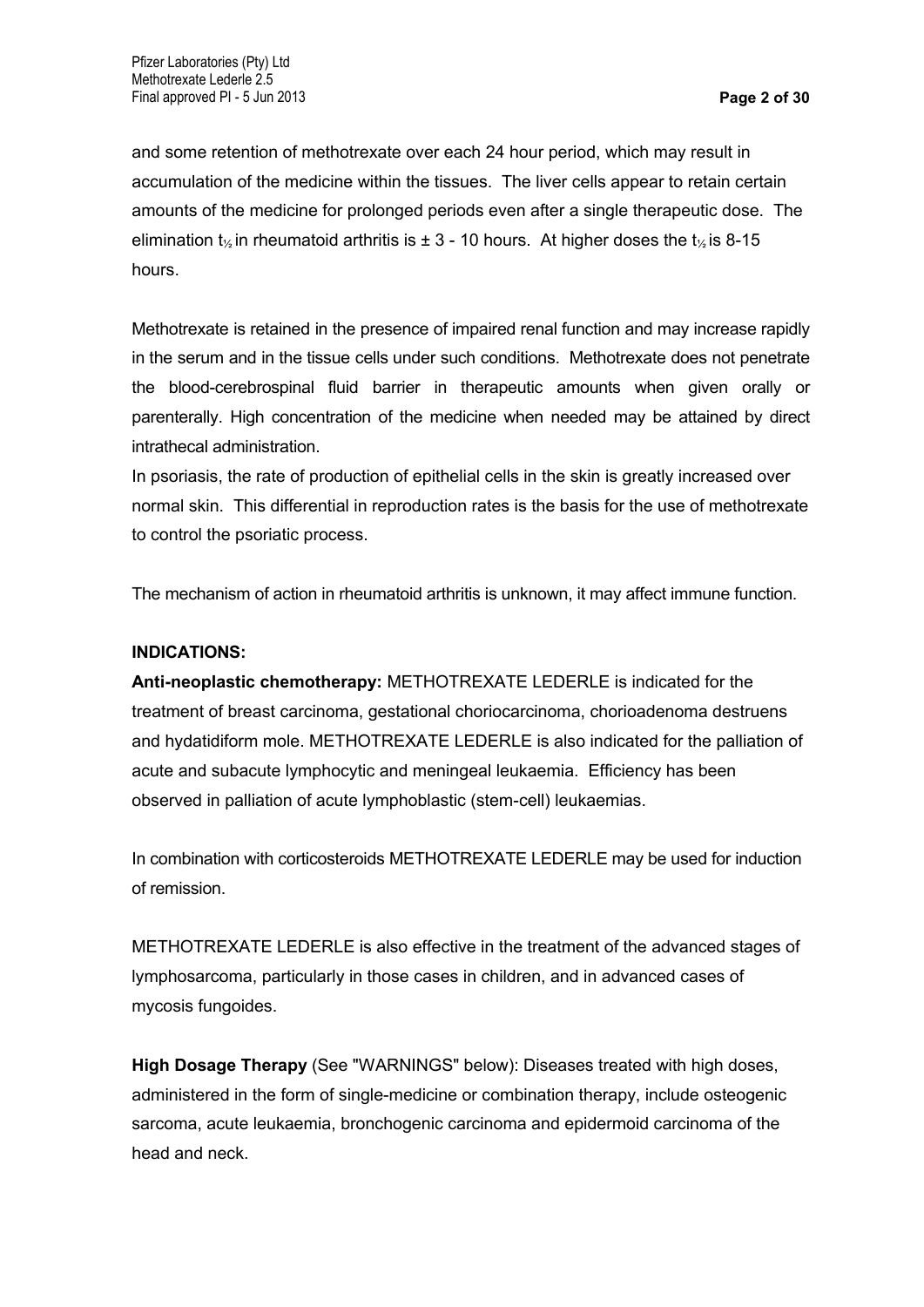**Psoriasis Chemotherapy** (See "WARNINGS" below): Because of high risk attending its use, METHOTREXATE LEDERLE is only indicated in the symptomatic control of severe, recalcitrant, disabling psoriasis which is not adequately responsive to other forms of therapy, but only when the diagnosis has been established, as by biopsy and/or dermatologic consultation.

**Rheumatoid Arthritis:** METHOTREXATE LEDERLE is indicated in the treatment of selected adult patients of severe, classical rheumatoid arthritis not adequately responsive to other forms of therapy, as confirmed by rheumatologic consultation. Aspirin, nonsteroidal anti-inflammatory agents, and/or low dose steroids may be continued, although the possibility of increased toxicity with concomitant use of NSAIDs including salicylates has not been fully explored. Steroids may be reduced gradually in patients who respond to METHOTREXATE LEDERLE. Combined use of METHOTREXATE LEDERLE with gold, penicillamine, hydroxychloroquine, sulphasalazine, or cytotoxic agents, has not been studied and may increase the incidence of adverse effects. Rest and physiotherapy as indicated should be continued.

#### **CONTRAINDICATIONS:**

Pregnancy or women with childbearing potential **(see "Pregnancy and Lactation")**.

Because of the potential for serious adverse reactions from METHOTREXATE LEDERLE in breast-fed infants, it is contraindicated in nursing mothers **(see "Pregnancy and Lactation")**.

Patients with psoriasis or rheumatoid arthritis with alcoholism, alcoholic liver disease or other chronic liver disease should not receive METHOTREXATE LEDERLE.

Patients with psoriasis or rheumatoid arthritis who have overt or laboratory evidence of immunodeficiency syndromes should not receive METHOTREXATE LEDERLE.

Patients with psoriasis or rheumatoid arthritis who have pre-existing blood dyscrasias, such as bone marrow hypoplasia, leukopenia, thrombocytopenia or significant anaemia, should not receive METHOTREXATE LEDERLE.

Patients with a known hypersensitivity to METHOTREXATE LEDERLE or any excipients in the formulation should not receive the drug.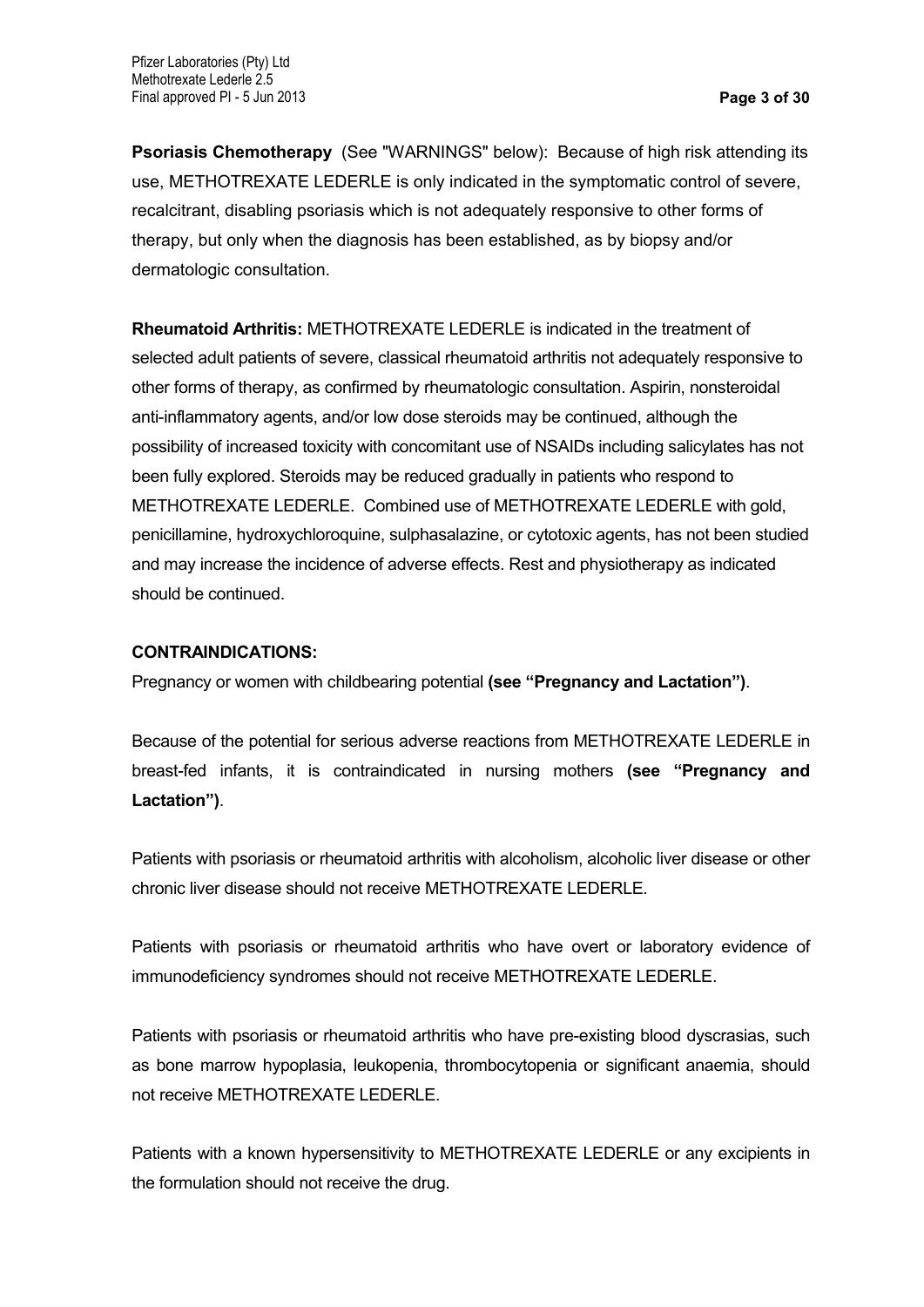INFORMATION FOR THE PATIENT:

The physician and pharmacist should emphasize to the patient that the recommended dose is taken weekly in rheumatoid arthritis and psoriasis, and that mistaken daily use of the recommended dose has led to fatal toxicity. Prescriptions should not be filled on a when necessary basis.

Patients should be informed of the potential benefit and risk in the use of METHOTREXATE LEDERLE. The risk of effects on reproduction should be discussed with both male and female patients taking METHOTREXATE LEDERLE.

# **WARNINGS:**

METHOTREXATE LEDERLE SHOULD BE USED ONLY BY PHYSICIANS EXPERIENCED IN ANTIMETABOLITE CHEMOTHERAPY.

- 1. Because of the possibility of serious toxic reactions (which can be fatal), METHOTREXATE LEDERLE should be used only in life-threatening neoplastic diseases, or in patients with psoriasis or rheumatoid arthritis with severe, recalcitrant, disabling disease that is not adequately responsive to other forms of therapy. Deaths have been reported with the use of METHOTREXATE LEDERLE in the treatment of malignancy, psoriasis, and rheumatoid arthritis. Because of the possibility of serious toxic reactions, the patient should be informed by the physician of the risks involved and should be under a physician's constant supervision.
- 2. METHOTREXATE LEDERLE given concomitantly with radiotherapy may increase the risk of soft tissue necrosis and osteonecrosis.
- 3. Caution is recommended in the use of METHOTREXATE LEDERLE for nonneoplastic conditions because potential toxicity with long-term use of this agent.
- 4. Patients should be regularly monitored for bone marrow, liver, lung and kidney toxicities.

METHOTREXATE LEDERLE may produce marked depression of bone marrow, anaemia, leukopenia, thrombocytopenia and bleeding. Regular blood counts should be performed.

5. METHOTREXATE LEDERLE causes hepatotoxicity, liver fibrosis and cirrhosis, but generally only after prolonged use. Acutely, liver enzyme elevations are frequently seen. These are usually transient and asymptomatic, and also do not appear predictive of subsequent hepatic disease. Liver biopsy after sustained use often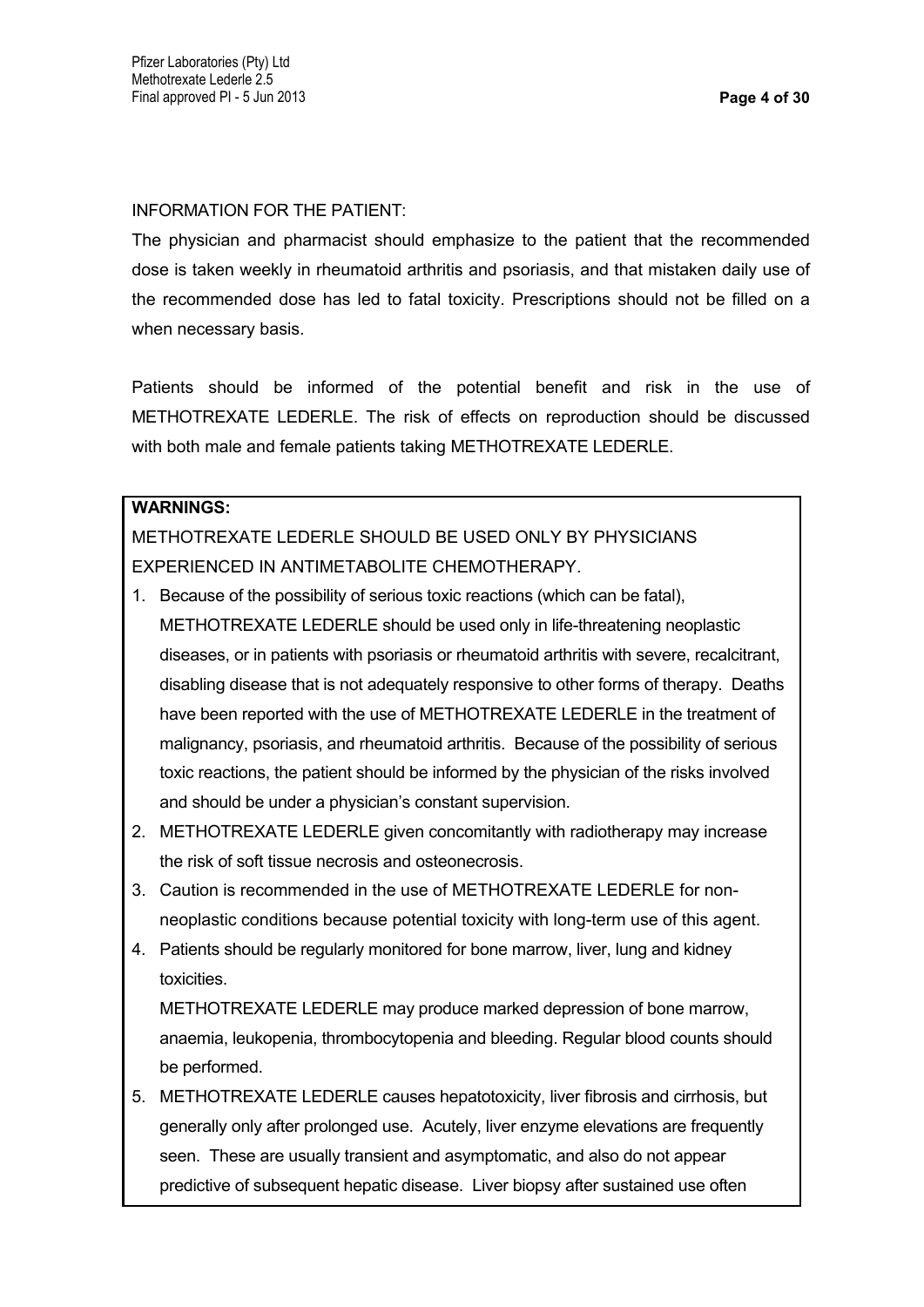shows histologic changes, and fibrosis and cirrhosis have been reported; these latter lesions may not be preceded by symptoms or abnormal liver function tests in the psoriasis population. For this reason, periodic liver biopsies are usually recommended for psoriatic patients who are under long-term treatment. Persistent abnormalities in liver function tests may precede appearance of fibrosis or cirrhosis in the rheumatoid arthritis population (See "PRECAUTIONS, Organ System Toxicity, *Hepatic"*).

- 6. METHOTREXATE LEDERLE has caused foetal death and/or congenital anomalies, therefore, it is not recommended for the treatment of neoplastic diseases in women of childbearing potential, unless there is clear medical evidence that the benefits can be expected to outweigh the considered risks. Pregnant psoriatic or rheumatoid arthritis patients should not receive METHOTREXATE LEDERLE. Adequate birth control should be practised in all childbearing women.
- 7. METHOTREXATE LEDERLE therapy in patients with impaired renal function should be undertaken with extreme caution, and at reduced dosages, because impairment of renal function will decrease METHOTREXATE LEDERLE elimination.
- 8. Diarrhoea and ulcerative stomatitis are frequent toxic effects and require interruption of therapy, otherwise haemorrhagic enteritis and death from intestinal perforation may occur. METHOTREXATE LEDERLE should be used with extreme caution in the presence of peptic ulcer disease or ulcerative colitis.
- 9. Unexpectedly severe (sometimes fatal) bone marrow suppression, aplastic anaemia, and gastro-intestinal toxicity have been reported with concomitant administration of METHOTREXATE LEDERLE (usually in high dosage) along with nonsteroidal antiinflammatory drugs (NSAIDs) (See "PRECAUTIONS, Drug Interactions").
- 10. METHOTREXATE LEDERLE induced lung disease, including acute or chronic interstitial pneumonitis may occur at any time during therapy and has been reported at low doses. It is not always fully reversible and fatalities have been reported. Pulmonary symptoms (especially a dry, non-productive cough) may require interruption of treatment and careful investigation.
- 11. Malignant lymphomas, which may regress following withdrawal of METHOTREXATE LEDERLE, may occur in patients receiving low-dose METHOTREXATE LEDERLE and thus may not require cytotoxic treatment. Discontinue METHOTREXATE LEDERLE first and, if the lymphoma does not regress, appropriate treatment should be instituted.
- 12. METHOTREXATE LEDERLE may induce "tumour lysis syndrome" in patients with rapidly growing tumours. Appropriate supportive and pharmacologic measures may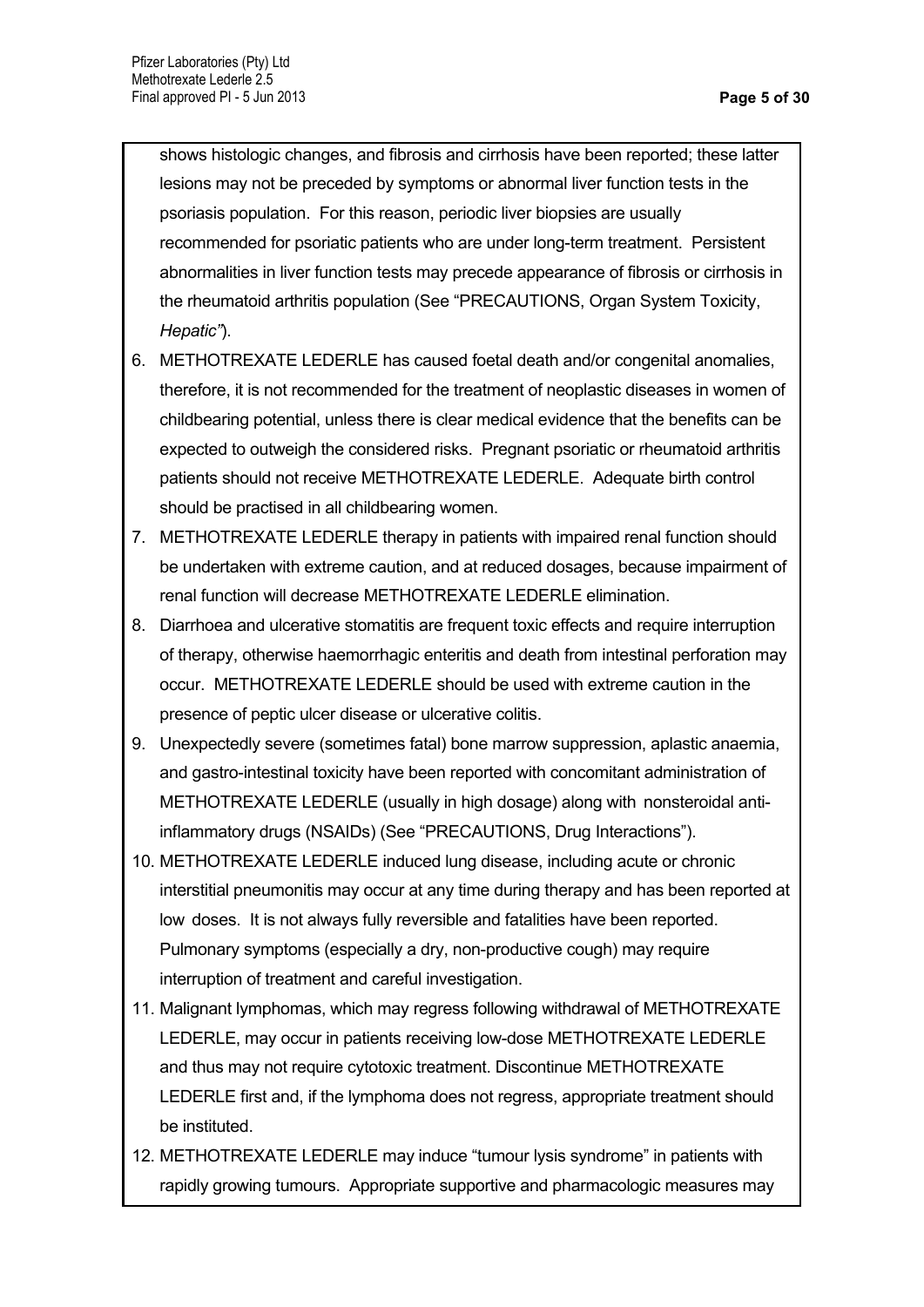prevent or alleviate this complication.

- 13. Severe, occasionally fatal, skin reactions such as Stevens-Johnson Syndrome, toxic epidermal necrolysis (Lyell's syndrome), have been reported following single or multiple doses of METHOTREXATE LEDERLE. Reactions have occurred within days of oral, intramuscular, intravenous, or intrathecal METHOTREXATE LEDERLE administration. Recovery has been reported with discontinuation of therapy (See "PRECAUTIONS, Organ System Toxicity, Skin").
- 14. Potentially fatal opportunistic infections, especially *Pneumocystis carinii* pneumonia, may occur with METHOTREXATE LEDERLE therapy.
- 15. METHOTREXATE LEDERLE exits slowly from third space compartments (e.g. pleural effusions or ascites). This results in a prolonged terminal plasma half-life and unexpected toxicity. In patients with significant third space accumulations, it is advisable to evacuate the fluid before treatment and to monitor plasma METHOTREXATE LEDERLE levels.

METHOTREXATE LEDERLE HAS BEEN USED IN VERY HIGH DOSAGE FOLLOWED BY LEUCOVORIN (CITROVORUM FACTOR) RESCUE IN THE ADJUVANT TREATMENT OF CERTAIN NEOPLASTIC DISEASES. THIS PROCEDURE IS INVESTIGATIONAL AND HAZARDOUS.

IT SHOULD NOT BE ATTEMPTED OUTSIDE OF FACILITIES WHERE THE NECESSARY EXPERTISE AND RESOURCES HAVE BEEN ASSEMBLED. THE RECENT PUBLISHED LITERATURE SHOULD BE CONSULTED.

See also the section "SIDE EFFECTS AND SPECIAL PRECAUTIONS" and "Dosage and Directions for use- Leucovorin Rescue schedule following high-dose METHOTREXATE LEDERLE below.

CAUTION: Pharmacist. Because of its potential to cause severe toxicity, METHOTREXATE LEDERLE therapy requires close supervision of the patient by the physician. Pharmacists should dispense no more than a seven (7) day supply of the medicine at one time. Refill of such prescription should be by direct order of the physician only.

# **INTERACTIONS:**

# **Nonsteroidal Anti-inflammatory Drugs (NSAIDs)**

Nonsteroidal anti-inflammatory drugs (NSAIDs) should not be administered prior to or concomitantly with the high doses of METHOTREXATE LEDERLE such as used in the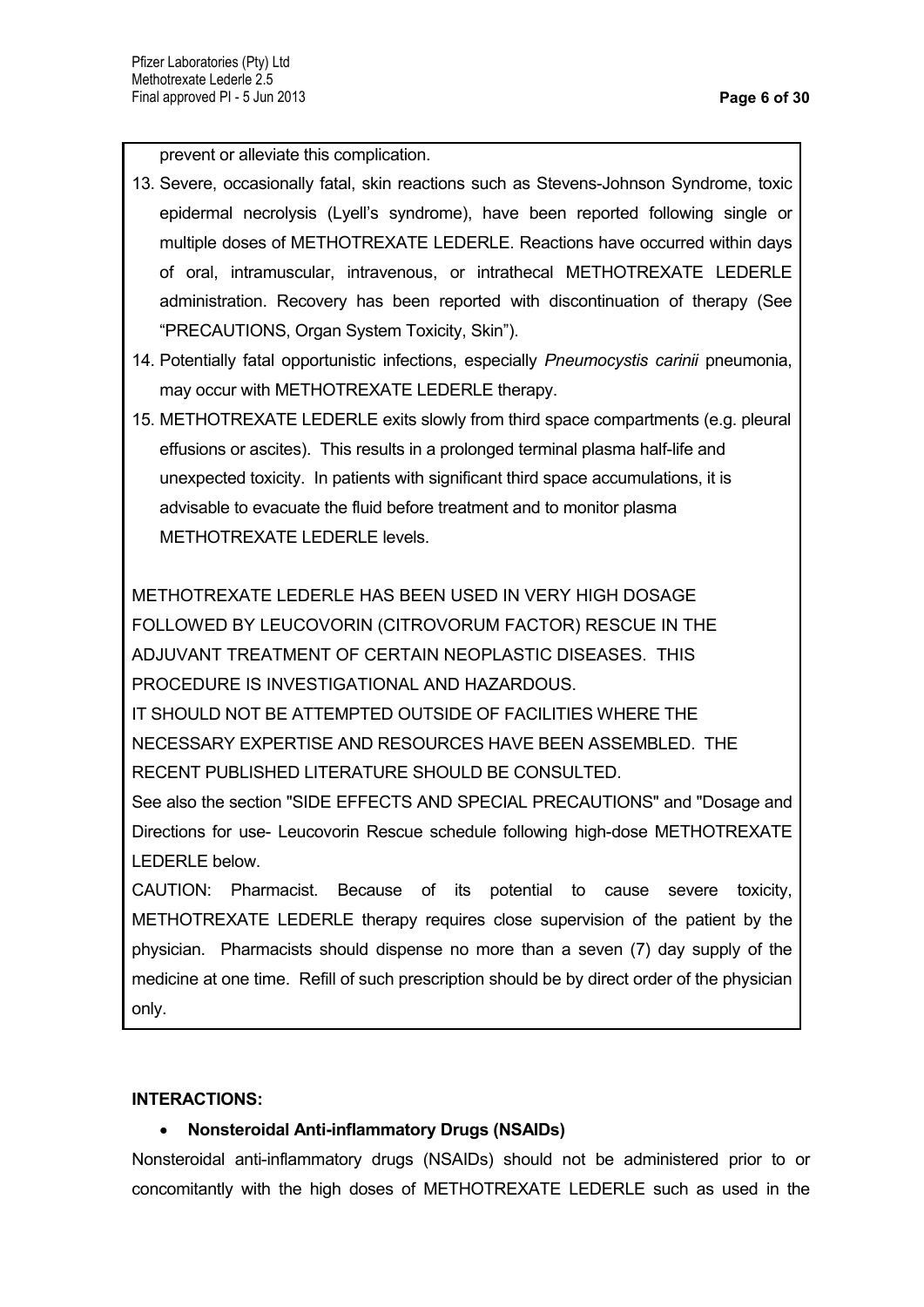treatment of osteosarcoma. Concomitant administration of NSAIDs with high-dose METHOTREXATE LEDERLE therapy has been reported to elevate and prolong serum METHOTREXATE LEDERLE levels, resulting in deaths from severe haematologic and gastrointestinal toxicity. NSAIDs and salicylates have been reported to reduce the tubular secretion of METHOTREXATE LEDERLE in an animal model and may enhance its toxicity by increasing METHOTREXATE LEDERLE levels. Therefore, caution should be used when they are administered concomitantly with lower doses of METHOTREXATE LEDERLE.

In treating rheumatoid arthritis with METHOTREXATE LEDERLE; aspirin, NSAIDs, and/or low dose steroids may be continued.

The possibility of increased toxicity with concomitant use of NSAIDs including salicylates has not been fully explored. Steroids may be reduced gradually in patients who respond to METHOTREXATE LEDERLE. Combined use of METHOTREXATE LEDERLE with gold, penicillamine, hydroxychloroquine, sulfasalazine, or cytotoxic agents, has not been studied and may increase the incidence of adverse events. Despite the potential interactions, studies of METHOTREXATE LEDERLE in patients with rheumatoid arthritis have usually included concurrent use of constant dosage regimens of NSAIDs, without difficulty. It should be appreciated, however, that the METHOTREXATE LEDERLE doses used in rheumatoid arthritis (7,5 to 15 mg/week) are somewhat lower than those used in psoriasis and that larger doses could lead to unexpected toxicity.

### **Leflunomide**

METHOTREXATE LEDERLE in combination with leflunomide may increase the risk of pancytopenia.

# **Drugs Highly Bound to Plasma Proteins**

METHOTREXATE LEDERLE is partially bound to serum albumin, and toxicity may be increased because of displacement by other highly bound drugs, such as salicylates, phenylbutazone, phenytoin and sulphonamides.

### **Probenecid**

Renal tubular transport is also diminished by probenecid; use of METHOTREXATE LEDERLE with this agent should be carefully monitored.

# **Chemotherapeutic Agents**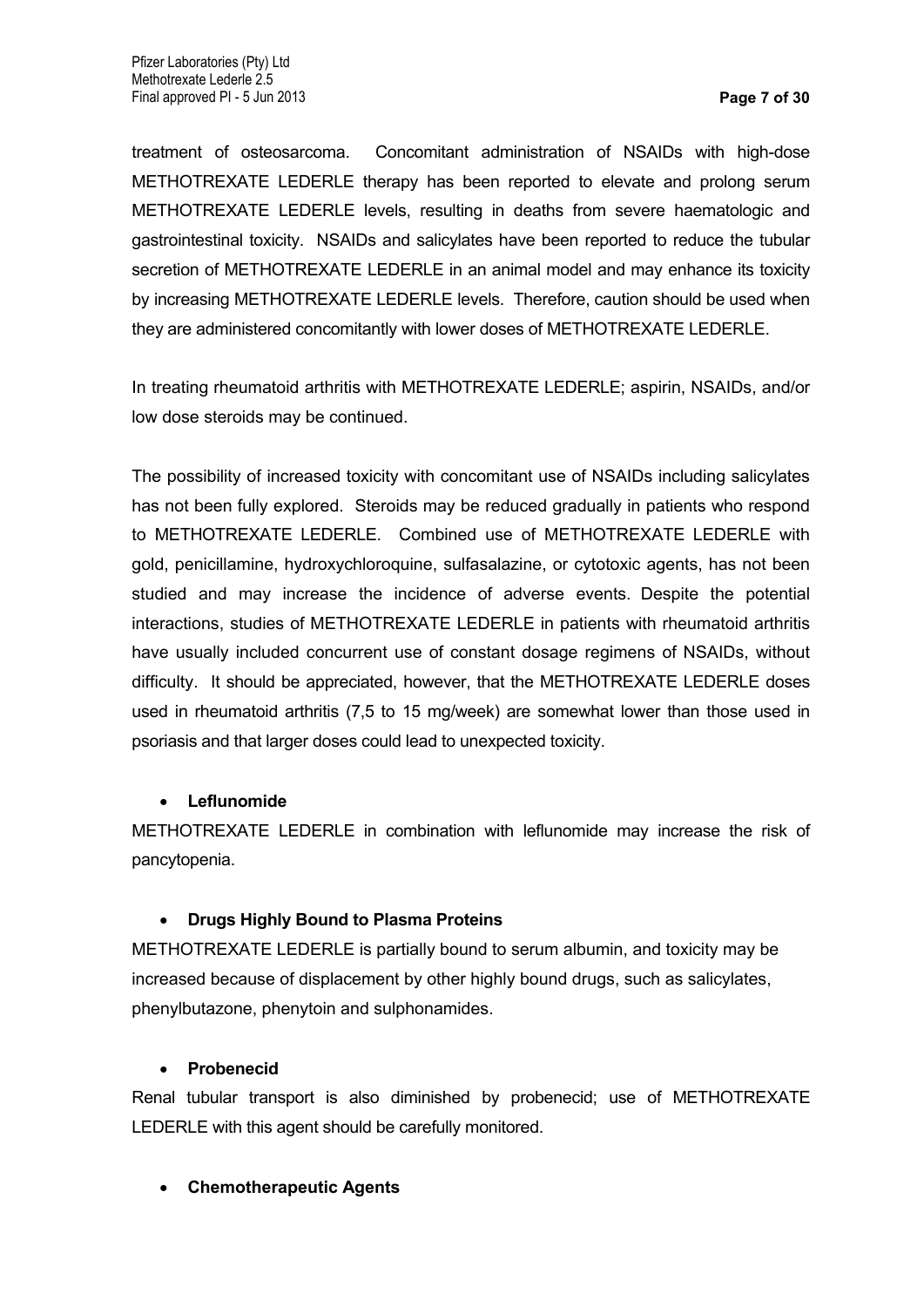Enhancement of nephrotoxicity may be seen when high-dose METHOTREXATE LEDERLE is administered in combination with a potentially nephrotoxic chemotherapeutic agent (e.g. cisplatin).

### **Oral Antibiotics**

Oral antibiotics such as tetracycline, chloramphenicol, and non-absorbable broad spectrum antibiotics, may decrease intestinal absorption of METHOTREXATE LEDERLE or interfere with the enterohepatic circulation by inhibiting bowel flora and suppressing metabolism of METHOTREXATE LEDERLE by bacteria.

Trimethoprim/sulfamethoxazole has been reported rarely to increase bone marrow suppression in patients receiving METHOTREXATE LEDERLE, probably by decreased tubular secretion and/or additive antifolate effect.

### **Penicillins and Sulphonamides**

Penicillins and sulphonamides may reduce the renal clearance of METHOTREXATE LEDERLE; haematologic and gastrointestinal toxicity has been observed in combination with high- and low- dose METHOTREXATE LEDERLE. Use of METHOTREXATE LEDERLE with penicillin should be carefully monitored.

# **Hepatotoxins**

The potential for increased hepatotoxicity when METHOTREXATE LEDERLE is administered with other hepatotoxic agents has not been evaluated. However, hepatotoxicity has been reported in such cases. Therefore, patients receiving concomitant therapy with METHOTREXATE LEDERLE and other potential hepatotoxic agents (e.g. leflunomide, azathioprine, sulphasalazine, retinoids) should be closely monitored for possible increased risk of hepatotoxicity.

# **Theophylline**

METHOTREXATE LEDERLE may decrease the clearance of theophylline; theophylline levels should be monitored when used concurrently with METHOTREXATE LEDERLE.

### **Vitamins**

Vitamin preparations containing folic acid or its derivatives may decrease responses to systemically administered METHOTREXATE LEDERLE, however, folate deficiency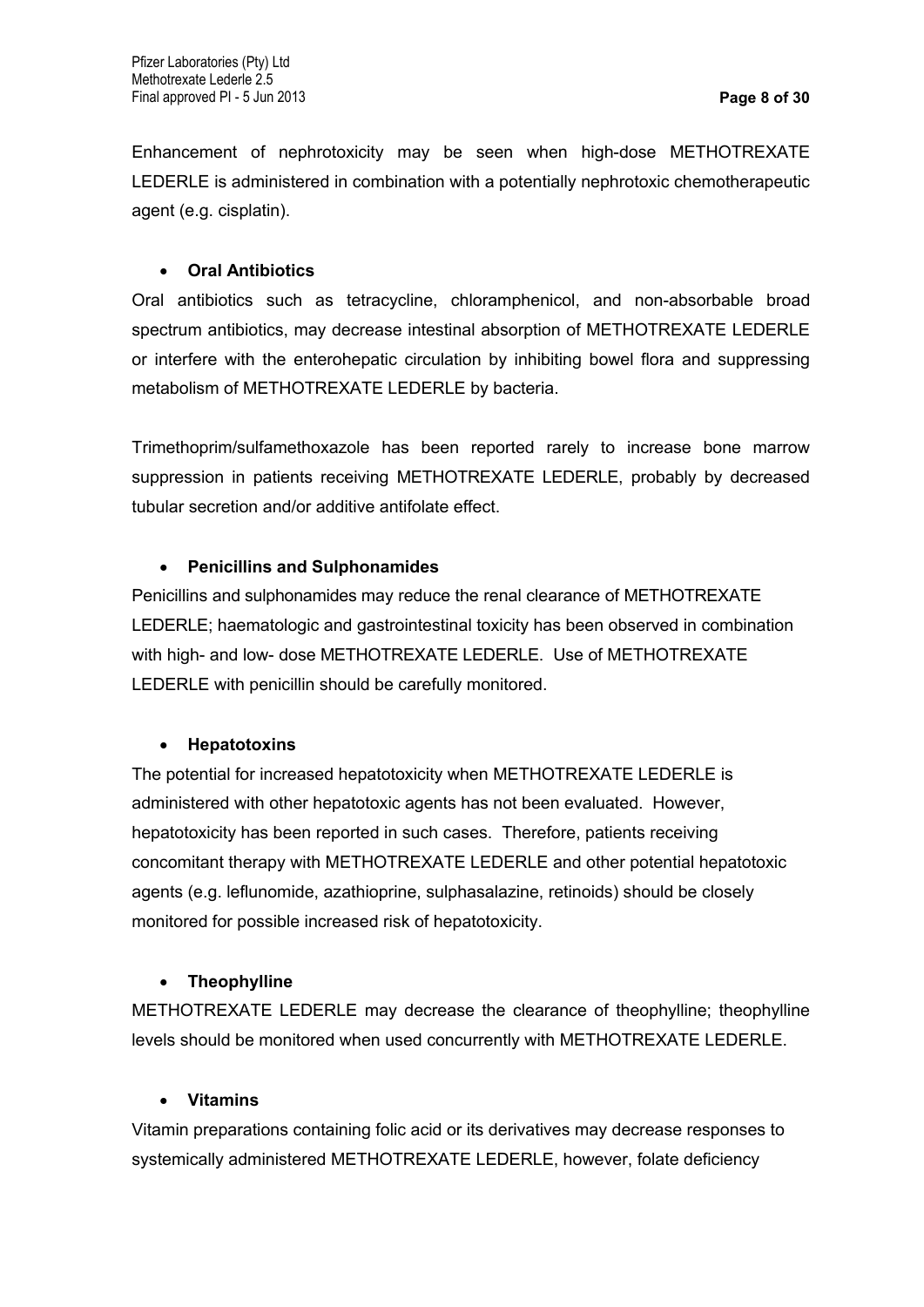states may increase METHOTREXATE LEDERLE toxicity. High doses of leucovorin may reduce the efficacy of intrathecally administered METHOTREXATE LEDERLE.

### **Leucovorin**

Preliminary animal and human studies have shown that small quantities of intravenously administered leucovorin enter the CSF primarily as 5-methyltetrahydrofolate and, in humans, remain 1 - 3 orders of magnitude lower than the usual METHOTREXATE LEDERLE concentrations following intrathecal administration.

### **Mercaptopurine**

METHOTREXATE LEDERLE increases the plasma levels of mercaptopurine. Combination of METHOTREXATE LEDERLE and mercaptopurine may therefore require dose adjustment.

### **Radiotherapy**

METHOTREXATE LEDERLE given concomitantly with radiotherapy may increase the risk of soft tissue necrosis and osteonecrosis.

# **Cytarabine**

METHOTREXATE LEDERLE given concomitantly with cytarabine may increase the risk of severe neurologic adverse events such as headache, paralysis, coma and stroke-like episodes. (See "SIDE EFFECTS AND SPECIAL PRECAUTIONS")

# **PREGNANCY AND LACTATION:**

See "CONTRAINDICATIONS".

METHOTREXATE LEDERLE can cause foetal death, embryotoxicity, abortion, or teratogenic effects when administered to a pregnant woman. METHOTREXATE LEDERLE is contraindicated in pregnant patients with psoriasis or rheumatoid arthritis and should be used in the treatment of neoplastic diseases only when the potential benefit outweighs the risk to the foetus.

Women of childbearing potential should not be started on METHOTREXATE LEDERLE until pregnancy is excluded and should be fully counselled on the serious risk to the foetus (See "Precautions") should they become pregnant while undergoing treatment. Pregnancy should be avoided if either partner is receiving METHOTREXATE LEDERLE. The optimal time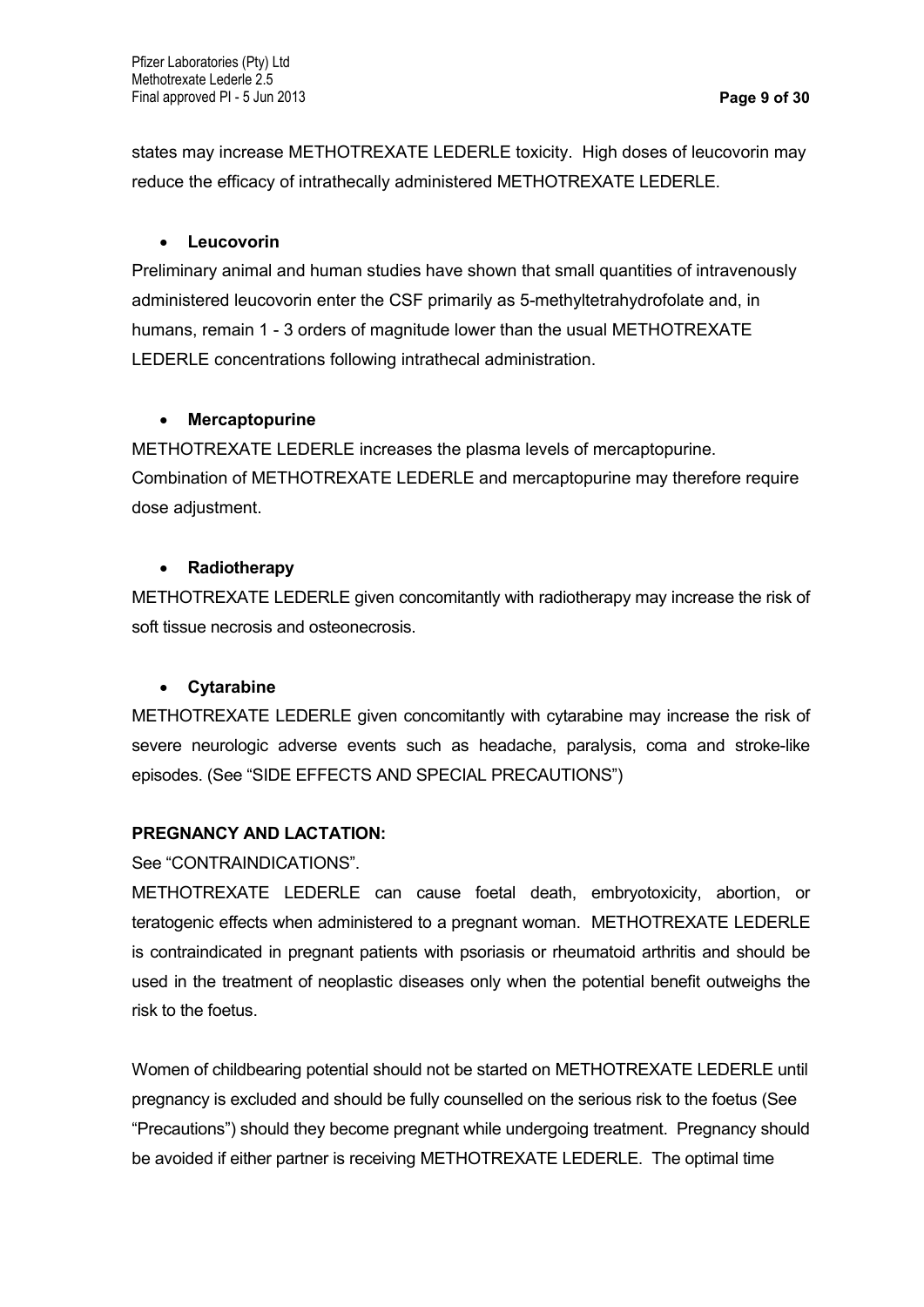interval between the cessation of METHOTREXATE LEDERLE treatment of either partner and pregnancy has not been clearly established. (See boxed "WARNINGS"). Published literature recommendations for time intervals vary from 3 months to one year.

METHOTREXATE LEDERLE has been detected in human breast milk and is contraindicated during breast-feeding. The highest breast milk-to-plasma concentration ratio measured was 0,08:1.

### **DOSAGE AND DIRECTIONS FOR USE:**

Anti-neoplastic chemotherapy: Oral administration in tablet form is often preferred since absorption is rapid and effective serum levels are obtained.

For conversion of mg/kg body mass to mg/m<sup>2</sup> of body surface or the reverse a ratio of 1:30 is given as a guideline. The conversion factor varies between 1:20 and 1:40 depending on age and body build.

### **Choriocarcinoma and similar trophoblastic diseases**: METHOTREXATE LEDERLE is

administered orally in doses of 15 to 30 mg daily for a 5-day course. Such courses are usually repeated for 3 to 5 times as required, with rest period of one or more weeks interposed between courses, until any manifesting toxic symptoms subside. The effectiveness of therapy is ordinarily evaluated by 24 hour quantitative analysis of urinary chorionic gonadotropin hormone (CGH), which should return to normal or less than 50 IU/24 hr. usually after the 3rd or 4th course and usually be followed by a complete resolution of measurable lesions in 4 to 6 weeks.

One to two courses of METHOTREXATE LEDERLE after normalization of CGH is usually recommended. Before each course of the medicine careful clinical assessment is essential.

Cyclic combination therapy of METHOTREXATE LEDERLE with other antitumour medicines has been reported as being useful.

Since hydatidiform mole may precede or be followed by choriocarcinoma, prophylactic chemotherapy with METHOTREXATE LEDERLE has been recommended.

Chorioadenoma destruens is considered to be an invasive form of hydatidiform mole. METHOTREXATE LEDERLE is administered in these disease states in doses similar to those recommended for choriocarcinoma.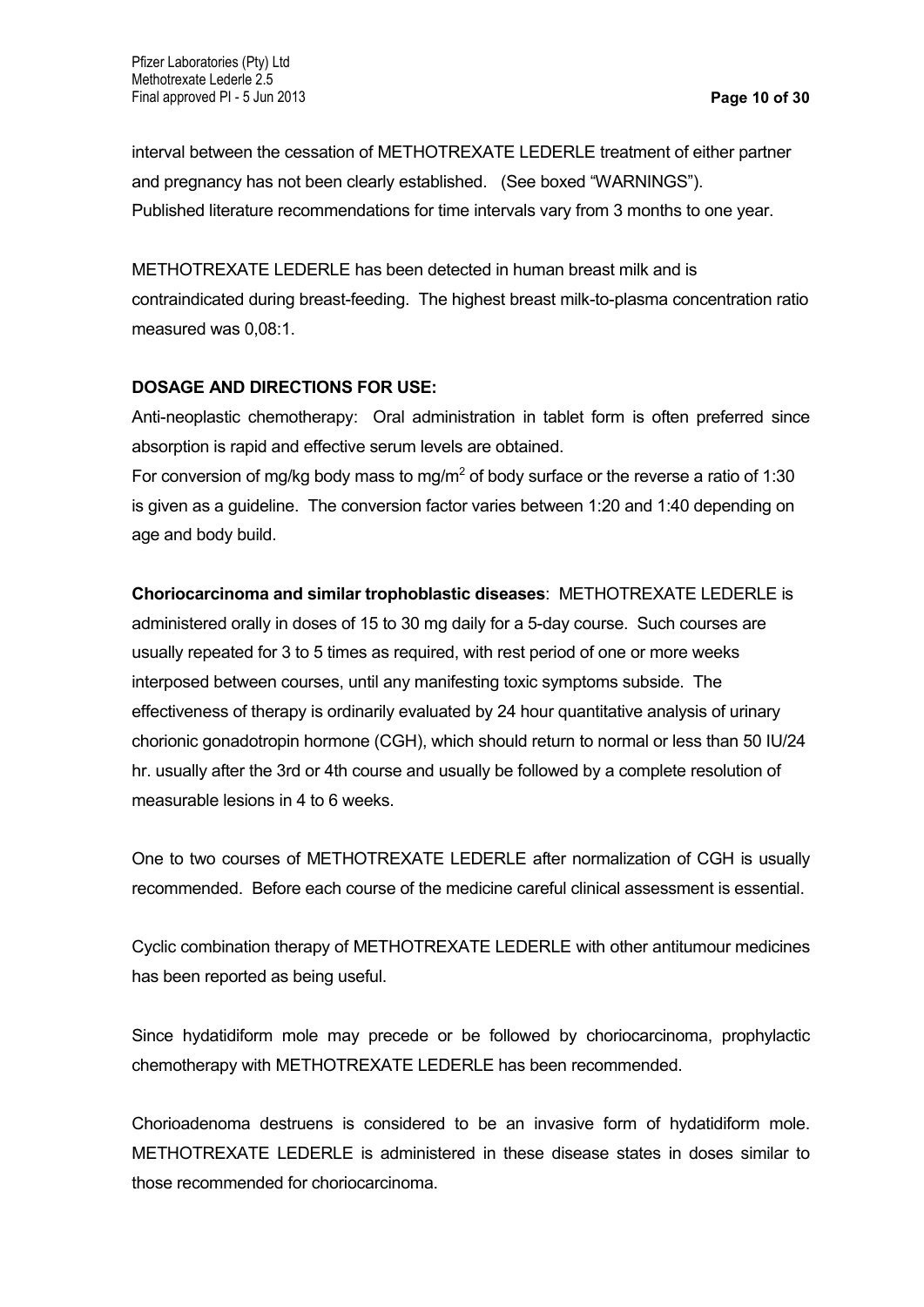**Breast carcinoma**: Prolonged cyclic combination chemotherapy with cyclophosphamide, METHOTREXATE LEDERLE and fluorouracil has given good results when used as adjuvant treatment to radical mastectomy in primary breast cancer with positive axillary lymph nodes.

**Leukaemia**: Acute lymphatic (lymphoblastic) leukaemia in children and young adolescents is the most responsive to present-day chemotherapy. In young adults and older patients, clinical remission is more difficult to obtain and early relapse is more common. In chronic lymphatic leukaemia, the prognosis for adequate response is less encouraging.

METHOTREXATE LEDERLE alone or in combination with steroids was formerly used for induction of remission of lymphoblastic leukaemias. More recently corticosteroid therapy in combination with other antileukaemic medicines or in cyclic combination therapy including METHOTREXATE LEDERLE has produced rapid and effective remissions. When used for induction, METHOTREXATE LEDERLE in doses of 3,3 mg/m<sup>2</sup> in combination with prednisone 60 mg/m<sup>2</sup> given daily produced remission in 50 % of patients treated, usually within a period of 4 to 6 weeks. METHOTREXATE LEDERLE alone or in combination with other agents appears to be the medicine of choice for securing maintenance of medicineinduced remissions.

When remission is achieved and supportive care has produced general clinical improvement, maintenance therapy is initiated, as follows: METHOTREXATE LEDERLE is administered twice weekly by mouth in doses of 30 mg/m<sup>2</sup>.

If and when relapse does occur, reinduction of remission can again usually be obtained by repeating the initial induction regime. Various experts have recently introduced a variety of dosage schedules for both induction and maintenance of remission with various combinations of alkylating and antifolic agents. Multiple medicine therapy with several agents, including METHOTREXATE LEDERLE given concomitantly is gaining increasing support in both the acute and chronic forms of leukaemia. The physician should familiarise himself with the new advances in antileukaemic therapy.

Acute granulocytic leukaemia is rare in children but common in adults.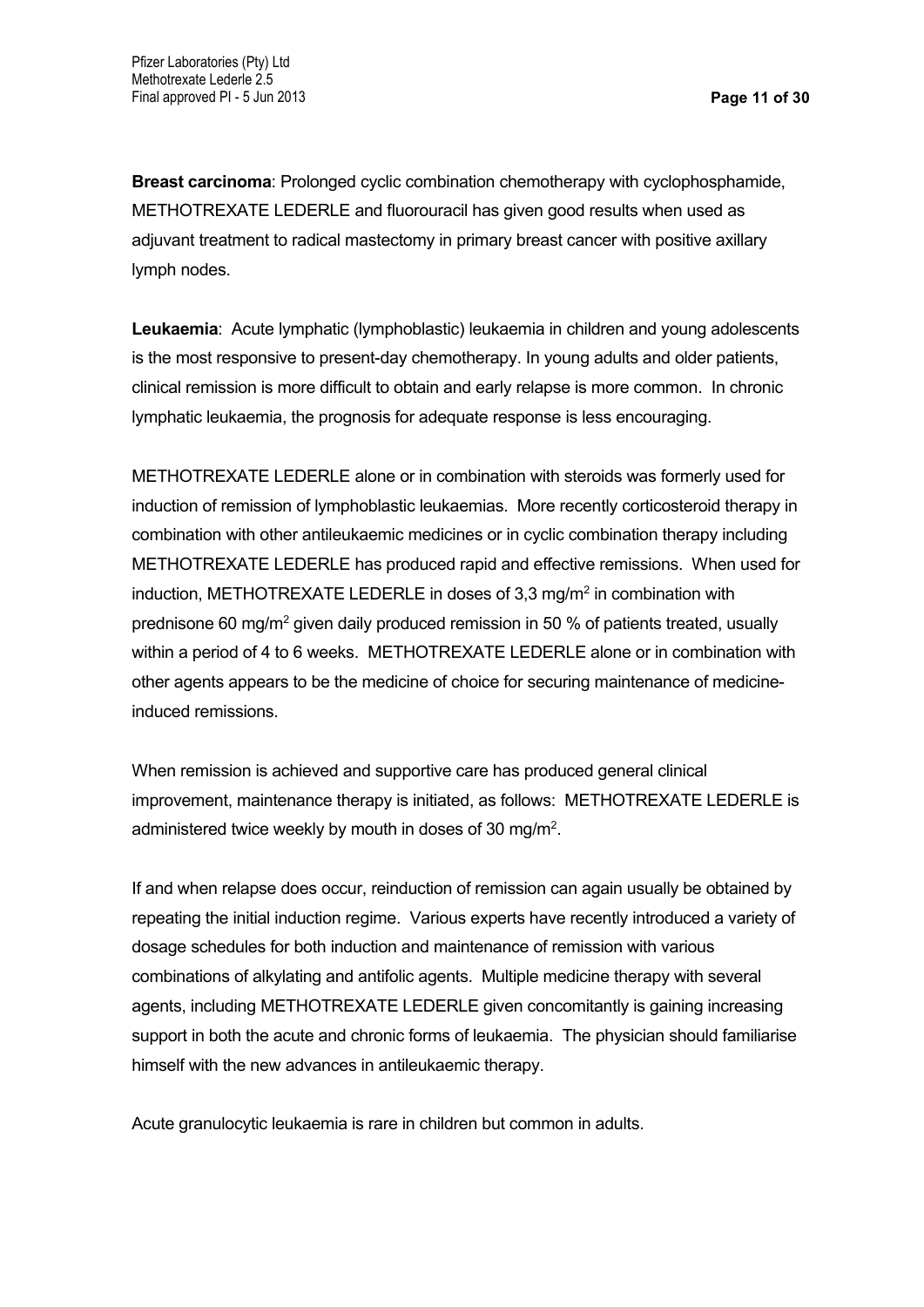This form of leukaemia responds poorly to chemotherapy and remissions are short with relapses common, and resistance to therapy develops rapidly.

**Meningeal leukaemia**: Some patients with leukaemia are subject to leukaemic invasion of the central nervous system. This may manifest characteristic signs or symptoms or may remain silent and be diagnosed only by examination of the cerebrospinal fluid which contains leukaemic cells in such cases. Therefore, the CSF should be examined in all leukaemic patients.

The passage of METHOTREXATE LEDERLE from blood serum to the cerebrospinal fluid is minimal, for adequate therapy the medicine is administered intrathecally. Some clinicians have given such chemotherapy in a prophylactic regime but the value of this procedure has not been established.

A common approach is to treat such patients as may actually manifest leukaemic involvement by direct intrathecal instillation of METHOTREXATE LEDERLE.

| Age (years)   | Dose (mg) |
|---------------|-----------|
| $\leq$ $\sim$ | 6         |
|               | 8         |
| 2             | 10        |
| 3 or older    | 12        |

The following dosage regimen is based on age instead of body surface area.

Untoward side effects may occur with any given intrathecal injection and are commonly neurological in character.

METHOTREXATE LEDERLE given by intrathecal route appears significantly in the systemic circulation and may cause systemic METHOTREXATE LEDERLE toxicity. Therefore, systemic antileukaemic therapy with the medicine should be appropriately adjusted, reduced or discontinued. Focal leukaemic involvement of the central nervous system may not respond to intrathecal chemotherapy and is best treated with radiotherapy.

**Lymphomas**: In Burkitt's Tumour, Stages 1-11, METHOTREXATE LEDERLE has produced prolonged remissions in some cases. Recommended dosage is 10 to 25 mg per day orally for 4 to 8 days. In stage III, METHOTREXATE LEDERLE is commonly given concomitantly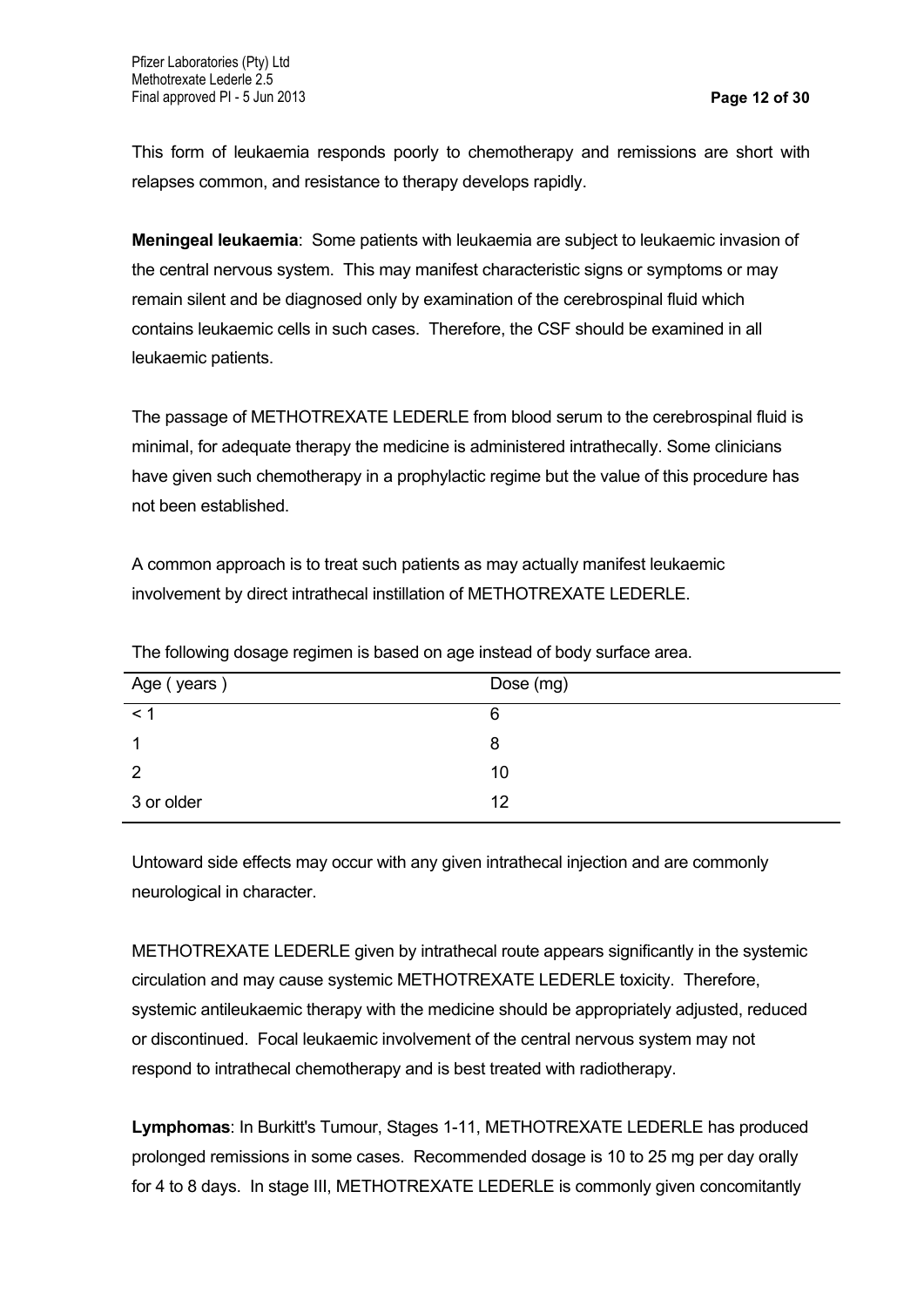with other antitumour agents. Treatment in all stages usually consists of several courses of the medicine interposed with 7 to 10 day rest periods. Lymphosarcomas in stage III may respond to combined medicine therapy with METHOTREXATE LEDERLE given in doses of 0,625 mg to 2,5 mg/ kg daily. Hodgkin's Disease responds poorly to METHOTREXATE LEDERLE and to most types of chemotherapy.

**Mycosis fungoides**: Therapy with METHOTREXATE LEDERLE appears to produce clinical remissions in one half of the cases treated. Dosage is usually 2,5 to 10 mg daily by mouth for weeks or months.

Dose levels of medicine and adjustment of dose regime by reduction or cessation of medicine are guided by patient response and haematologic monitoring. METHOTREXATE LEDERLE has also been given intramuscularly in doses of 50 mg once weekly or 25 mg twice weekly.

**High-dosage therapy**: As stated under "WARNINGS" above, the recent published literature should be consulted for details. Dosage regimens have varied considerably in different studies, the nature and severity of the disease and the previous experience of the investigator are some of the factors influencing the choice of dosage and the duration of therapy.

It must be emphasized that high dosages should be used only by qualified specialists and in hospitals where the necessary facilities are available.

| <b>CLINICAL SITUATION</b>  | <b>LABORATORY FINDINGS</b>     | LEUCOVORIN DOSAGE          |
|----------------------------|--------------------------------|----------------------------|
|                            |                                | <b>AND DURATION</b>        |
| Normal METHOTREXATE        | Serum METHOTREXATE             | 15 mg PO. IM or IV q 6     |
| <b>LEDERLE Elimination</b> | <b>LEDERLE level</b>           | hours for 60 hours (10     |
|                            | approximately 10               | doses starting at 24 hours |
|                            | micromolar at 24 hours after   | after start of             |
|                            | administration, 1 micromolar   | <b>METHOTREXATE</b>        |
|                            | at 48 hours, and less than     | LEDERLE infusion).         |
|                            | 0,2 micromolar at 72 hours     |                            |
| Delayed Late               | Serum METHOTREXATE             | Continue 15 mg PO. IM or   |
| <b>METHOTREXATE</b>        | <b>LEDERLE level remaining</b> | IV q six hours, until      |

LEUCOVORIN RESCUE SCHEDULES FOLLOWING TREATMENT WITH HIGHER DOSES OF METHOTREXATE LEDERLE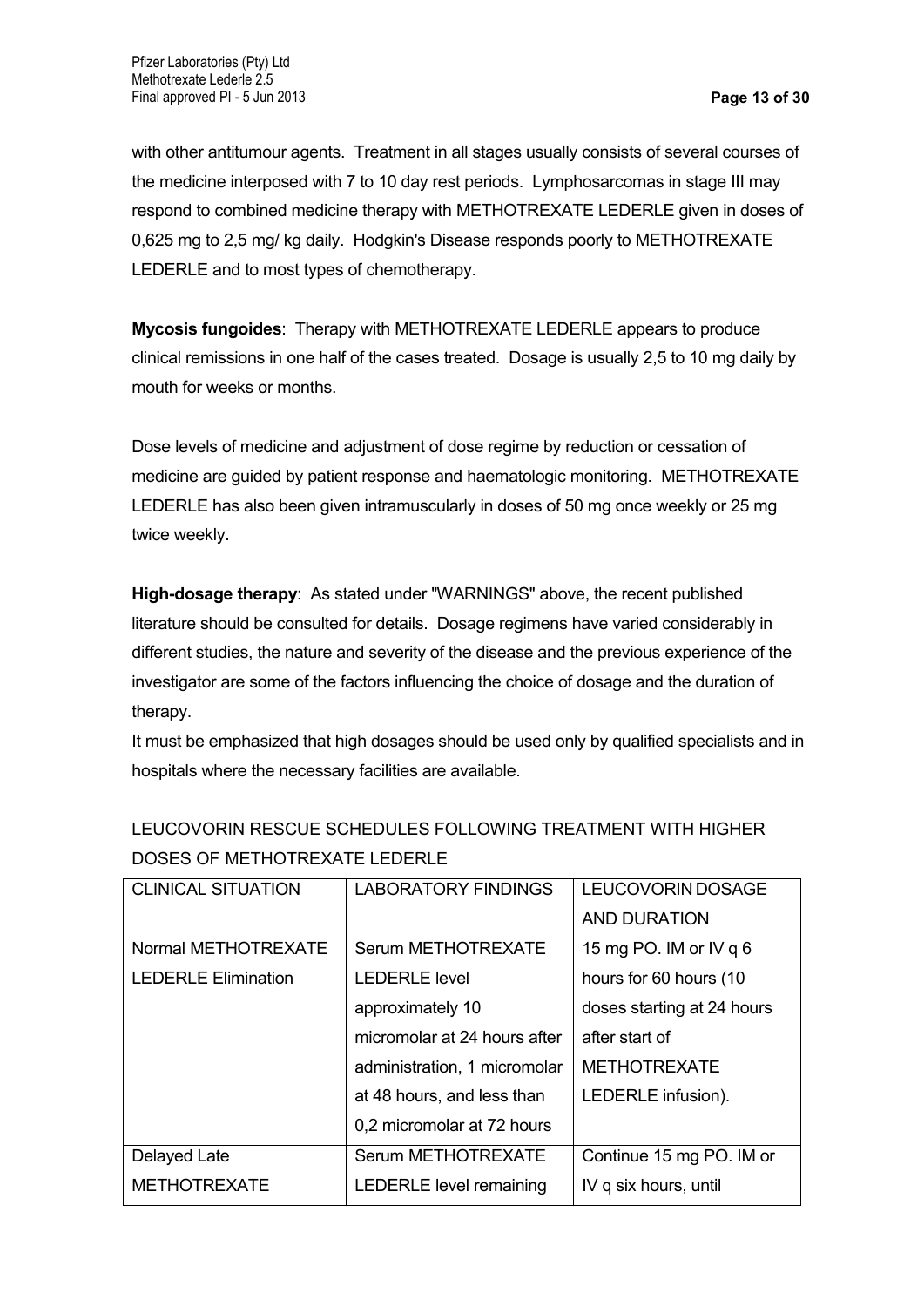| <b>CLINICAL SITUATION</b>  | <b>LABORATORY FINDINGS</b>     | LEUCOVORIN DOSAGE           |
|----------------------------|--------------------------------|-----------------------------|
|                            |                                | <b>AND DURATION</b>         |
| <b>LEDERLE Elimination</b> | above 0,2 micromolar at 72     | <b>METHOTREXATE</b>         |
|                            | hours, and more than 0,05      | LEDERLE level is less than  |
|                            | micromolar at 96 hours after   | 0,05 micromolar.            |
|                            | administration.                |                             |
| <b>Delayed Early</b>       | Serum METHOTREXATE             | 150 mg IV q three hours,    |
| <b>METHOTREXATE</b>        | LEDERLE level of 50            | until METHOTREXATE          |
| <b>LEDERLE Elimination</b> | micromolar or more at 24       | LEDERLE level is less than  |
| and/or Evidence of Acute   | hours, or                      | 1 micromolar; then 15 mg IV |
| Renal Injury               | 5 micromolar or more at 48     | q three hours, until        |
|                            | hours after administration,    | <b>METHOTREXATE</b>         |
|                            | OR a 100 % or greater          | LEDERLE level is less than  |
|                            | increase in serum creatinine   | 0,05 micromolar             |
|                            | level at 24 hours after        |                             |
|                            | <b>METHOTREXATE</b>            |                             |
|                            | <b>LEDERLE</b> administration  |                             |
|                            | (e.g., an increase from $0,5$  |                             |
|                            | mg/dl to a level of 1 mg/dl or |                             |
|                            | more)                          |                             |

Alternatively, Isovorin® [Levofolinic acid, the pharmacologically active isomer of leucovorin (folinic acid)], can be used for METHOTREXATE LEDERLE rescue.

GUIDELINES FOR ISOVORIN® METHOTREXATE LEDERLE RESCUE DOSAGE AND ADMINISTRATION

| <b>Clinical Situation</b>  | <b>Laboratory Findings</b>   | Levofolinic acid Dosage and |
|----------------------------|------------------------------|-----------------------------|
|                            |                              | duration                    |
| Normal METHOTREXATE        | Serum METHOTREXATE           | 7,5 mg PO, IM, or IV q 6    |
| <b>LEDERLE Elimination</b> | <b>LEDERLE level</b>         | hours for 60 hours (10doses |
|                            | approximately 10             | starting at 24 hours after  |
|                            | micromolar at 24 hours after | start of METHOTREXATE       |
|                            | administration,              | LEDERLE infusion).          |
|                            | 1 micromolar at 48 hours,    |                             |
|                            | and less than 0,2            |                             |
|                            | micromolar at 72 hours.      |                             |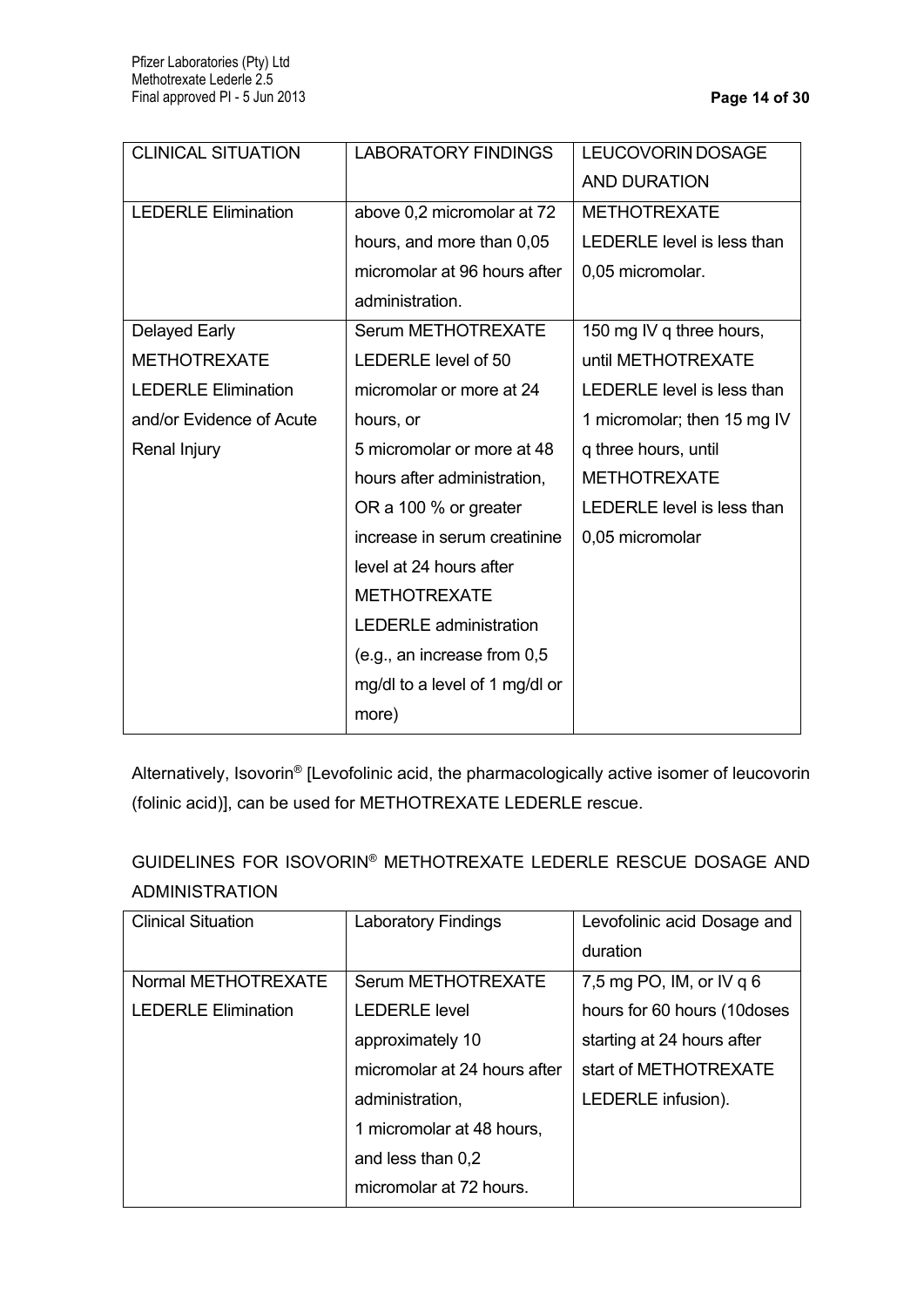| <b>Clinical Situation</b>  | <b>Laboratory Findings</b>     | Levofolinic acid Dosage and |
|----------------------------|--------------------------------|-----------------------------|
|                            |                                | duration                    |
| Delayed Late               | Serum METHOTREXATE             | Continue 7,5 mg PO, IM, or  |
| <b>METHOTREXATE</b>        | <b>LEDERLE level remaining</b> | IV q 6 hours, until         |
| <b>LEDERLE Elimination</b> | above 0,2 micromolar at 72     | <b>METHOTREXATE</b>         |
|                            | hours, and more than 0,05      | LEDERLE level is less than  |
|                            | micromolar at 96 hours after   | 0,05 micromolar.            |
|                            | administration.                |                             |
|                            |                                |                             |
| Delayed Early              | Serum METHOTREXATE             | 75 mg IV q 3 hours, until   |
| <b>METHOTREXATE</b>        | LEDERLE level of 50            | <b>METHOTREXATE</b>         |
| <b>LEDERLE Elimination</b> | micromolar or more at 24       | LEDERLE level is less than  |
| and/or Evidence of Acute   | hours, or 5 micromolar or      | 1 micromolar; Then 7,5 mg   |
| Renal Injury               | more at 48 hours after         | IV q 3 hours until          |
|                            | administration, OR a 100 %     | <b>METHOTREXATE</b>         |
|                            | or greater increase in serum   | LEDERLE level is less than  |
|                            | creatinine level at 24 hours   | 0,05 micromolar.            |
|                            | after METHOTREXATE             |                             |
|                            | <b>LEDERLE</b> administration  |                             |
|                            | (e.g., an increase from 0,5    |                             |
|                            | mg/dl to a level of 1 mg/dl or |                             |
|                            | more).                         |                             |

# **Psoriasis and Rheumatoid Arthritis Chemotherapy:**

THE PATIENT SHOULD BE FULLY INFORMED OF THE RISKS INVOLVED AND SHOULD BE UNDER CONSTANT SUPERVISION OF THE PHYSICIAN.

Assessment of renal function, liver function, and blood elements should be made by history, physical examination, and laboratory tests (such as haemogram, urinalysis, serum creatinine, liver function studies and liver biopsy if indicated) before beginning METHOTREXATE LEDERLE and periodically during METHOTREXATE LEDERLE therapy, and before reinstituting METHOTREXATE LEDERLE therapy after a rest period. Appropriate steps should be taken by male or female patients to avoid conception during and for at least eight weeks following METHOTREXATE LEDERLE therapy.

There are two commonly used general types of dosage schedules: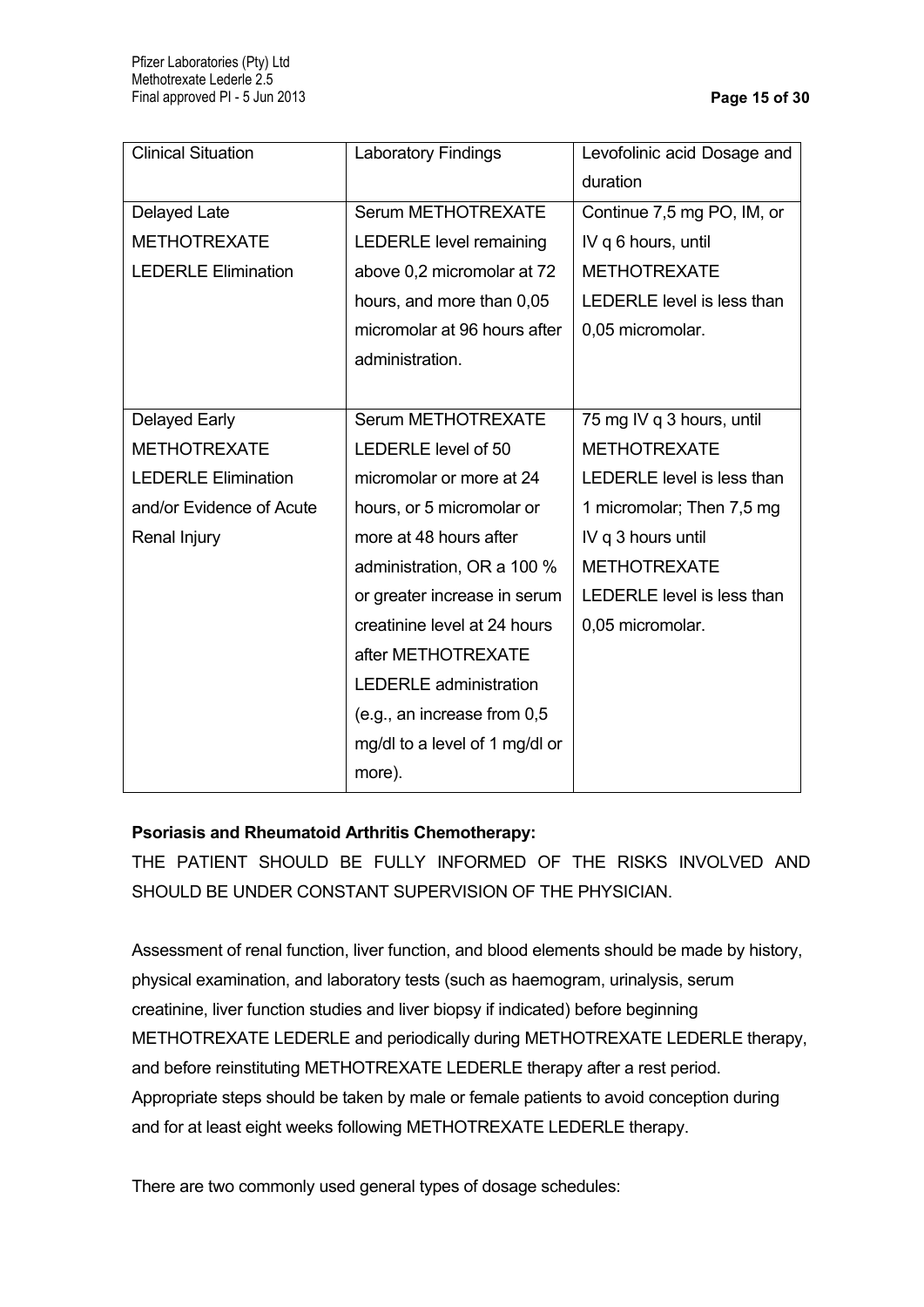- 1) Weekly oral or parenteral intermittent large doses.
- 2) Divided dose intermittent oral schedule over a 36-hour period.

All schedules should be continually tailored to the individual patient. An initial test dose one week prior to initiation of therapy is recommended to detect any idiosyncrasy. A suggested dose range is 5-10 mg parenterally.

For the treatment of psoriasis the recommended starting dose schedules for a 70 kg Adult:

- 1) Weekly single oral dose schedule: 10-25 mg per week until adequate response is achieved. With this dosage schedule, 30 mg per week should ordinarily not be exceeded.
- 2) Divided oral dose schedule: 2,5 mg at 12-hour intervals for three doses or at 8-hour intervals for four doses each week. With this dosage schedule, 30 mg per week should not be exceeded.

Dosages in each schedule may be gradually adjusted to achieve optimal clinical response, but not to exceed the maximum stated for each schedule.

Once optimal clinical response has been achieved, each dosage schedule should be reduced to the lowest possible amount of medicine and to the longest possible rest period. The use of METHOTREXATE LEDERLE may permit the return to conventional topical therapy, which should be encouraged.

### **Rheumatoid Arthritis:**

Oral, initially 2,5 to 5 mg every 12 hours for 3 doses once a week, the dosage being increased as necessary in increments of 2,5 mg per week up to a maximum of 20 mg per week.

OR

Oral, initially 10 mg once a week, the dosage being increased as necessary up to 20 mg per week.

### **Folate Supplementation:**

In patients with rheumatoid arthritis, including polyarticular-course juvenile rheumatoid arthritis, or psoriasis, folic acid or folinic acid may reduce METHOTREXATE LEDERLE toxicities such as gastro-intestinal symptoms, stomatitis, alopecia, and elevated liver enzymes. See also "INTERACTIONS - Vitamins".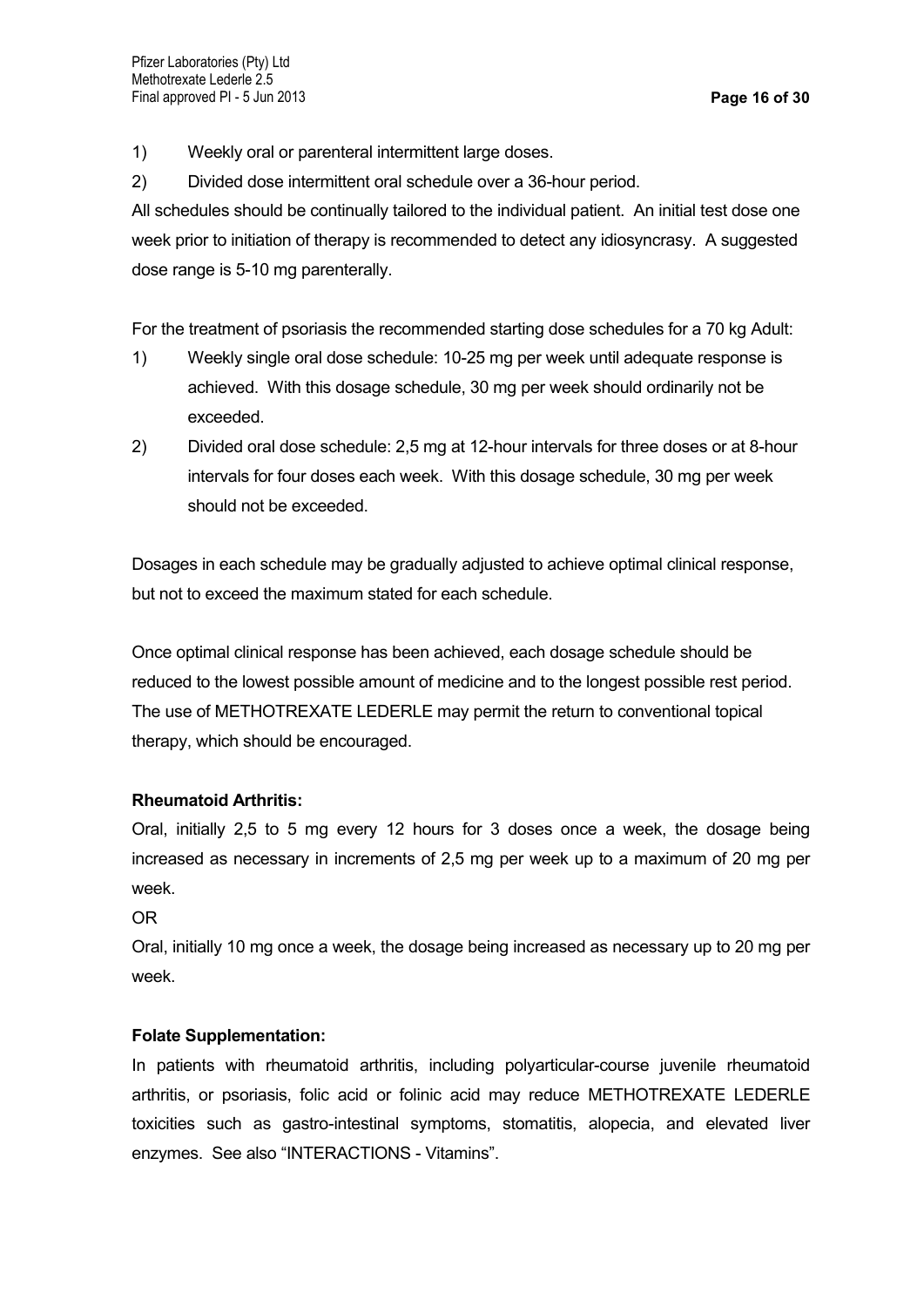Before taking a folate supplement, it is advisable to check  $B_{12}$  levels, particularly in adults over the age of 50, since folate administration can mask symptoms of  $B_{12}$  deficiency.

### **SIDE EFFECTS AND SPECIAL PRECAUTIONS:**

#### **SIDE EFFECTS:**

In general, the incidence and severity of acute side effects are related to dose and frequency of administration.

The most frequently reported side effects include ulcerative stomatitis, leukopaenia, nausea and abdominal distress. Other frequently reported side effects are malaise, undue fatigue, chills and fever, dizziness and decreased resistance to infection.

Other adverse reactions that have been reported with METHOTREXATE LEDERLE are listed below by organ system.

Adverse reactions are listed in CIOMS frequency categories:

Very common:  $\geq 10\%$ 

| Common:    | $≥ 1\%$ and < 10%  |
|------------|--------------------|
| Uncommon:  | $≥ 0,1%$ and < 1%  |
| Rare:      | ≥ 0,01% and < 0,1% |
| Very rare: | $< 0.01\%$         |

# **System Organ Class Side effect Infections and Infestations:** Uncommon: Opportunistic infections, including fatal infections Rare: Sepsis Frequency undetermined: Infections, including pneumonia, *Pneumocystis carinii* pneumonia, Nocardiosis, Histoplasmosis, Cryptococcosis,

*Herpes zoster*, *H. simplex* hepatitis, Disseminated *H. simplex*, Fatal sepsis, cytomegalovirus infection, including cytomegaloviral pneumonia.

### **Neoplasms benign and malignant (including cysts and polyps):**

| Uncommon: | Lymphoma, including reversible lymphoma |  |  |
|-----------|-----------------------------------------|--|--|
|           |                                         |  |  |

#### **Blood and lymphatic system disorders:**

| Uncommon:  | Anaemia, Suppressed haematopoiesis, Thrombocytopaenia |
|------------|-------------------------------------------------------|
| Very rare: | Aplastic anaemia                                      |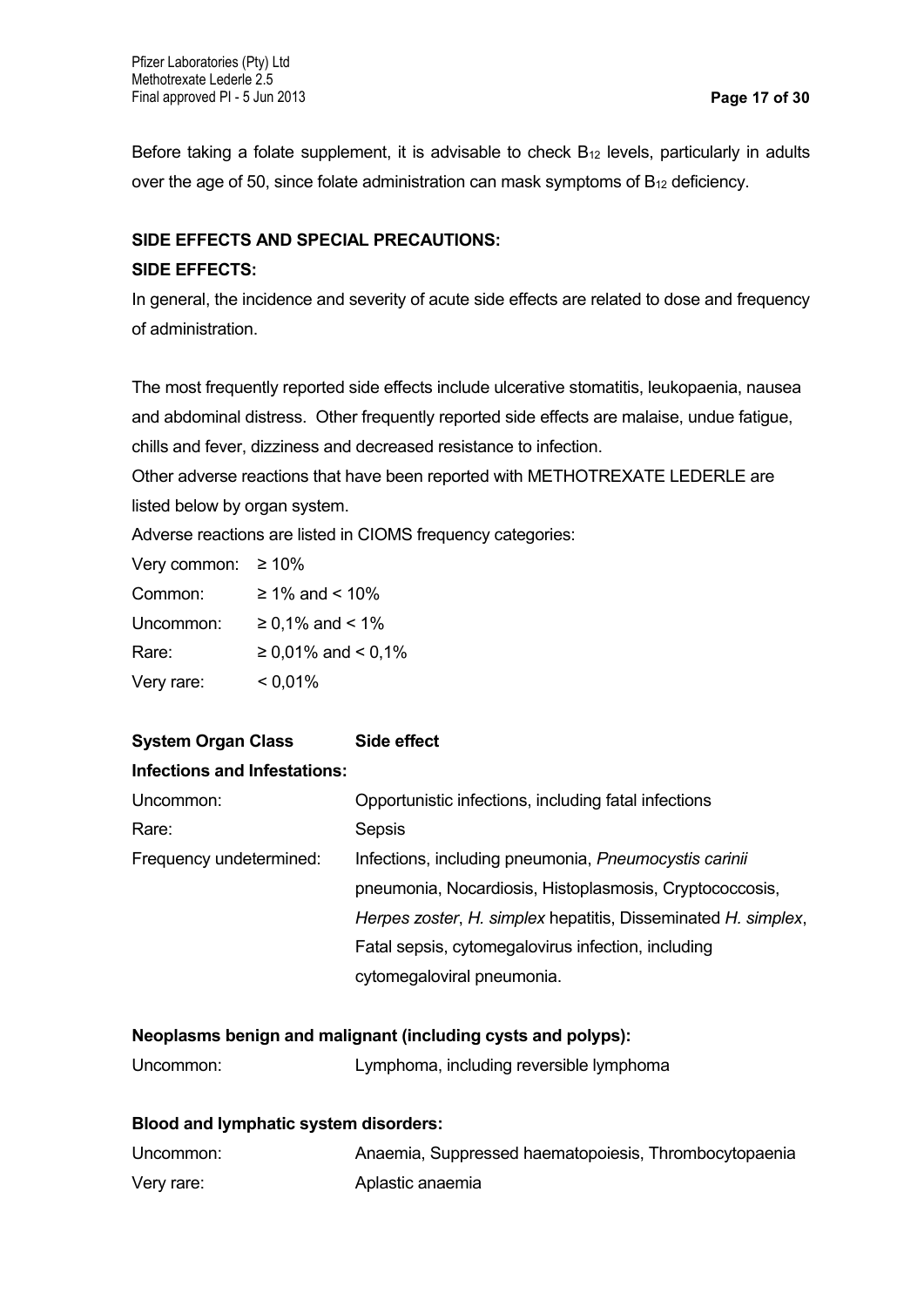Pfizer Laboratories (Pty) Ltd Methotrexate Lederle 2.5 Final approved PI - 5 Jun 2013 **Page 18 of 30**

| Frequency undetermined:                      | Lymphadenopathy and lymphoproliferative disorders<br>(including reversible), Pancytopaenia, Neutropaenia,<br>Agranulocytosis, Eosinophilia |
|----------------------------------------------|--------------------------------------------------------------------------------------------------------------------------------------------|
| Immune system disorders:                     |                                                                                                                                            |
| Uncommon:                                    | Anaphylactoid reactions                                                                                                                    |
| Very rare:                                   | Hypogammaglobulinaemia                                                                                                                     |
| <b>Metabolism and nutritional disorders:</b> |                                                                                                                                            |
| Rare:                                        | <b>Diabetes</b>                                                                                                                            |
| <b>Psychiatric disorders:</b>                |                                                                                                                                            |
| Rare:                                        | Mood alterations, Transient cognitive dysfunction                                                                                          |
| Nervous system disorders:                    |                                                                                                                                            |
| Uncommon:                                    | Headaches, Hemiparesis                                                                                                                     |
| Rare:                                        | Drowsiness, Paresis, Speech impairment, including dysarthria                                                                               |
|                                              | and aphasia                                                                                                                                |
| Very rare:                                   | Unusual cranial sensations                                                                                                                 |
| Eye disorders:                               |                                                                                                                                            |
| Rare:                                        | Blurred vision, Serious visual changes of unknown aetiology                                                                                |
| Very rare:                                   | Conjunctivitis, Transient blindness/vision loss                                                                                            |
| <b>Cardiac disorders:</b>                    |                                                                                                                                            |
| Rare:                                        | Hypotension                                                                                                                                |
| Very rare:                                   | Pericardial effusion, Pericarditis                                                                                                         |
| <b>Vascular disorders:</b>                   |                                                                                                                                            |
| Rare:                                        | Thromboembolic events (including thrombophlebitis, arterial                                                                                |
|                                              | thrombosis, cerebral thrombosis, deep vein thrombosis,                                                                                     |
|                                              | pulmonary embolism, retinal vein thrombosis)                                                                                               |
| Very rare:                                   | <b>Vasculitis</b>                                                                                                                          |
|                                              |                                                                                                                                            |

# **Respiratory, thoracic and mediastinal disorders:**

Uncommon: **Interstitial pneumonitis, including fatalities**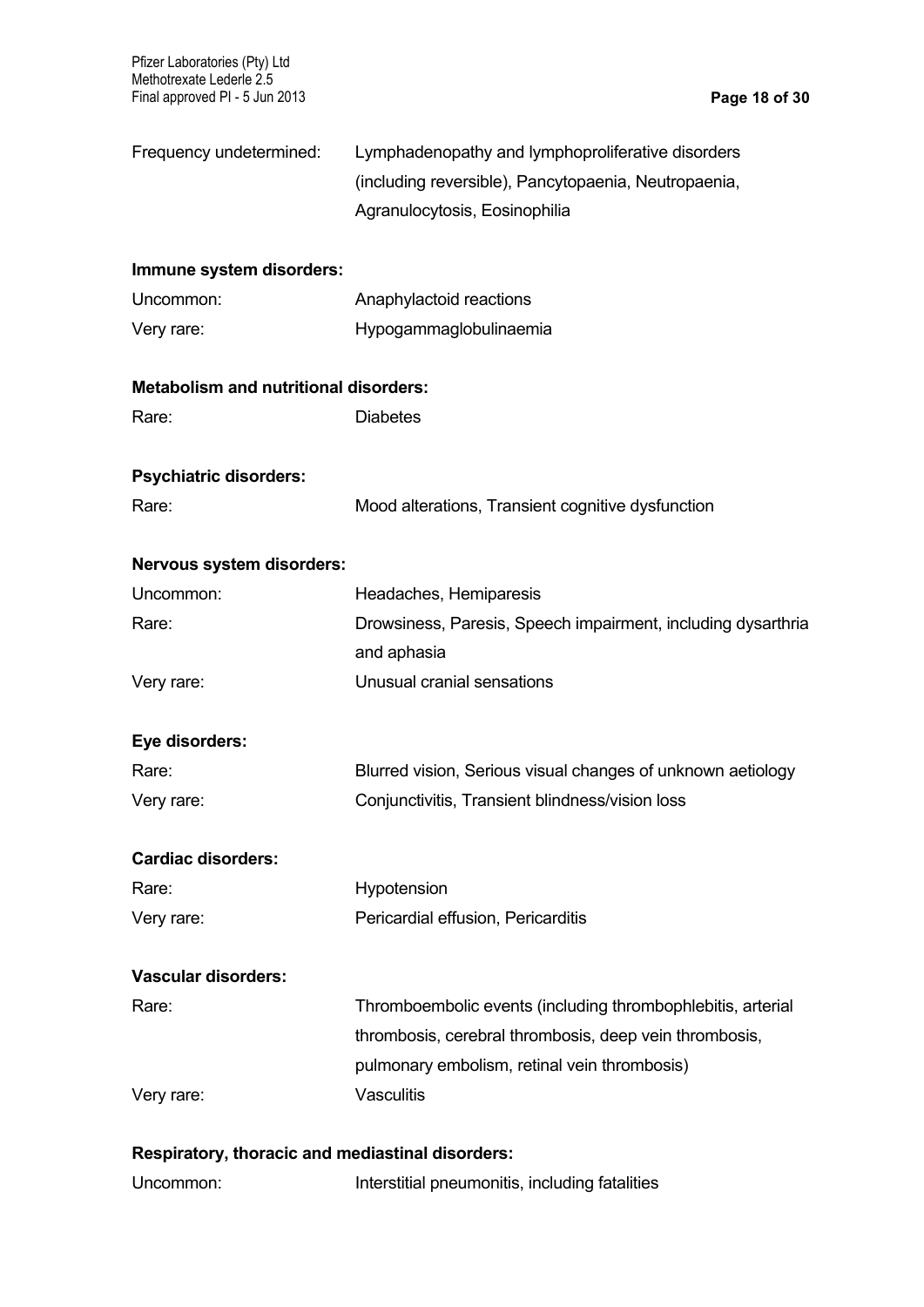| Rare:                   | Pharyngitis, Respiratory fibrosis     |
|-------------------------|---------------------------------------|
| Very rare:              | Chronic obstructive pulmonary disease |
| Frequency undetermined: | <b>Alveolitis</b>                     |

### **Gastro-intestinal disorders:**

| Uncommon:  | Anorexia, Diarrhoea, Stomatitis, Vomiting, Pancreatitis           |
|------------|-------------------------------------------------------------------|
| Rare:      | Enteritis, Gastro-intestinal ulceration and bleeding, Gingivitis, |
|            | Melaena                                                           |
| Very rare: | <b>Haematemesis</b>                                               |

### **Hepato-biliary disorders:**

| Uncommon:               | Liver enzyme elevations                                         |
|-------------------------|-----------------------------------------------------------------|
| Rare:                   | Acute hepatitis, Chronic fibrosis and cirrhosis, Hepatotoxicity |
| Very rare:              | Decrease in serum albumin                                       |
| Frequency undetermined: | Hepatic failure                                                 |

### **Skin and subcutaneous tissue disorders:**

| Uncommon:  | Alopecia, Stevens-Johnson Syndrome, Toxic epidermal      |
|------------|----------------------------------------------------------|
|            | necrolysis (Lyell's syndrome)                            |
| Rare:      | Acne, Ecchymosis, Erythema multiforme, Erythematous      |
|            | rashes, Nodulosis, Painful erosion of psoriatic plaques, |
|            | Photosensitivity, Pigmentary changes, Pruritus, Skin     |
|            | ulceration, Urticaria                                    |
| Very rare: | Furunculosis, Telangiectasia                             |

### **Musculoskeletal, connective tissue and bone disorders:**

| Rare: | Arthralgia/myalgia, Osteoporosis, Stress fractures |
|-------|----------------------------------------------------|
|-------|----------------------------------------------------|

### **Renal and urinary disorders:**

| Uncommon:               | Severe nephropathy, Renal failure |
|-------------------------|-----------------------------------|
| Rare:                   | Dysuria                           |
| Very rare:              | Azotaemia, Cystitis, Haematuria   |
| Frequency undetermined: | Proteinuria                       |

# **Pregnancy, puerperium and perinatal conditions:**

Uncommon: Foetal defects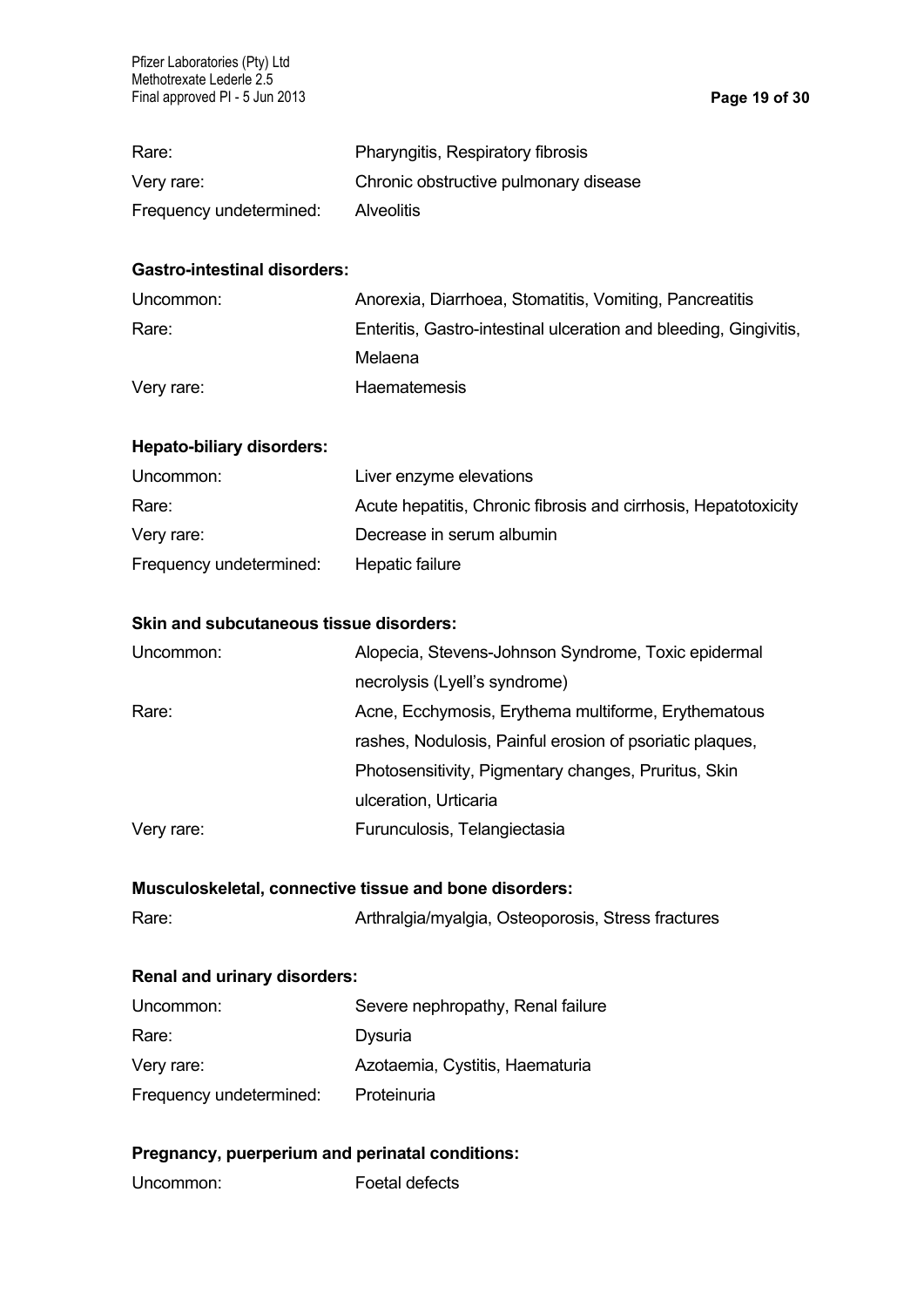Rare: Abortion Frequency undetermined: Foetal death

#### **Reproductive system and breast disorders:**

| Rare:      | Menstrual dysfunction                                        |
|------------|--------------------------------------------------------------|
| Very rare: | Defective oogenesis/spermatogenesis, Impotence,              |
|            | Infertility, Loss of libido, Transient oligospermia, Vaginal |
|            | discharge                                                    |

### **General disorders and administration site conditions:**

Very rare: Sudden death

### **Adverse Events in Juvenile Rheumatoid Arthritis (JRA) Studies**

The approximate incidences of adverse reactions reported in paediatric patients with JRA treated with oral, weekly doses of METHOTREXATE LEDERLE (5 to 20 mg/m<sup>2</sup>/wk or 0,1 to 1,1 mg/kg/wk), were as follows (virtually all patients were receiving concomitant nonsteroidal anti-inflammatory drugs, and some also were taking low doses of corticosteroids): elevated liver function tests, 14 %; gastro-intestinal reactions (e.g. nausea, vomiting, diarrhoea 11 %; stomatitis 2 %; leukopaenia 2 %; headache 1,2 %; alopecia 0,5 %; dizziness 0,2 %; and rash 0,2%. Although there is experience with dosing up to 30 mg/m<sup>2</sup>/wk in JRA, the published data for doses above 20 mg/m<sup>2</sup>/wk are too limited to provide reliable estimates of adverse reaction rates.

### **SPECIAL PRECAUTIONS:**

NOTE: IT IS IMPORTANT THAT THE PHYSICIAN FAMILIARISES HIMSELF WITH THE WARNINGS LISTED UNDER THE HEADING "WARNINGS" ABOVE. METHOTREXATE LEDERLE has a high potential toxicity, usually dose-related.

 METHOTREXATE LEDERLE has the potential for serious toxicity (See boxed "WARNINGS"). Toxic effects may be related in frequency and severity to dose or frequency of administration but have been seen at all doses and can occur at any time during therapy. It is therefore necessary to follow patients on METHOTREXATE LEDERLE closely. Most adverse reactions are reversible if detected early. When such reactions do occur, the drug should be reduced in dosage or discontinued and appropriate corrective measures should be taken. If necessary, this could include the use of leucovorin calcium (See "OVERDOSAGE").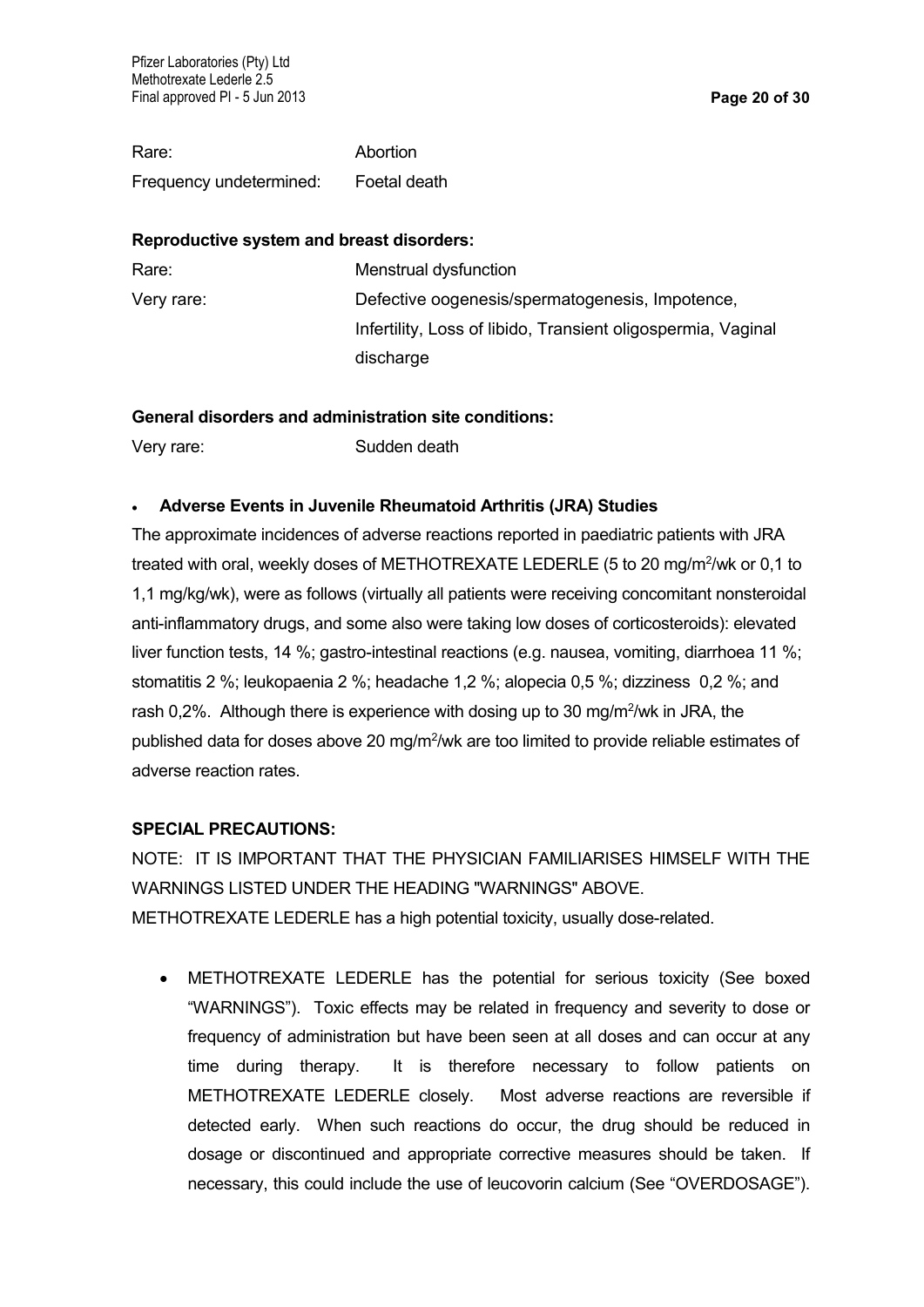If METHOTREXATE LEDERLE therapy is reinstituted, it should be carried out with caution, with adequate consideration of further need for the drug and with increased alertness as to possible recurrence of toxicity.

- Patients should be informed of the potential benefits and risks in the use of METHOTREXATE LEDERLE (including the early signs and symptoms of toxicity), the need to see their physician promptly if they occur, and of the need for close follow-up, including periodic laboratory tests, to monitor toxicity. The risk of effects on reproduction should be discussed with both male and female patients taking METHOTREXATE LEDERLE.
- It should be emphasized to the patient that the recommended dose is taken weekly in rheumatoid arthritis and psoriasis, and that mistaken daily use of the recommended dose has led to fatal toxicity.
- The use of METHOTREXATE LEDERLE high-dose regimens recommended for osteosarcoma requires meticulous care. High dosage regimens for other neoplastic diseases are investigational and a therapeutic advantage has not been established.
- Malignant lymphomas, which may regress following withdrawal of METHOTREXATE LEDERLE, may occur in patients receiving low-dose METHOTREXATE LEDERLE and, thus, may not require cytotoxic treatment. Discontinue METHOTREXATE LEDERLE first and, if the lymphoma does not regress, appropriate treatment should be instituted.
- Folate deficiency states may increase METHOTREXATE LEDERLE toxicity.
- Pneumonitis, due to METHOTREXATE LEDERLE may occur in some patients. Acute depression of haematological function, and acute folinic acid deficiency may be produced with high doses.
- METHOTREXATE LEDERLE is excreted principally by the kidneys. Its use in the presence of impaired renal function may result in accumulation of toxic amounts or even additional renal damage. The patient's renal status should be determined prior to and during METHOTREXATE LEDERLE therapy and proper caution exercised should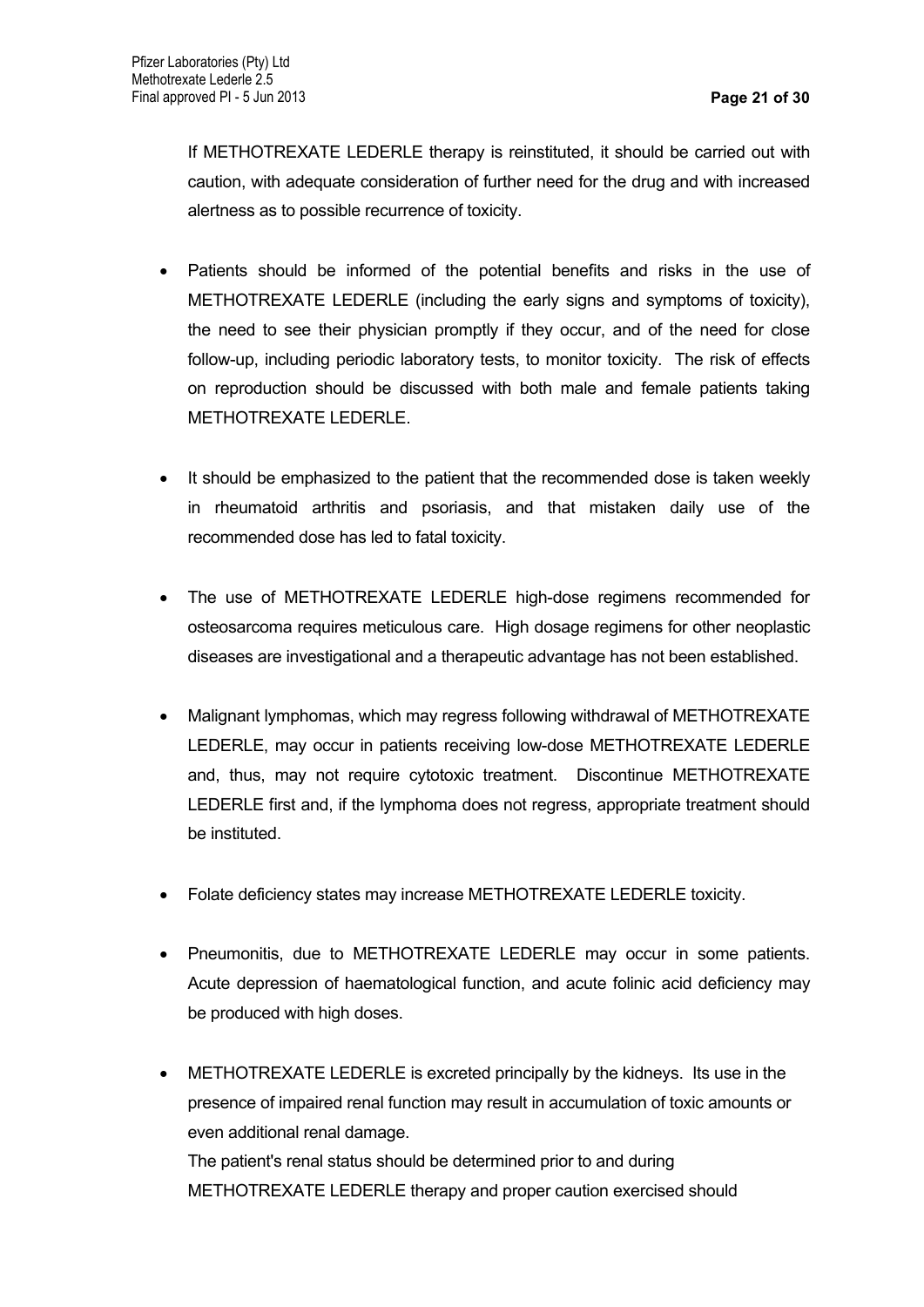significant renal impairment be disclosed. Medicine dosage should be reduced or discontinued until renal function is improved or restored.

- METHOTREXATE LEDERLE should be used with extreme caution in the presence of infection, peptic ulcer, ulcerative colitis, debility, and in extreme youth and old age. If profound leukopaenia occurs during therapy, bacterial infection may occur or become a threat. Cessation of the medicine and appropriate antibiotic therapy is usually indicated. In severe bone marrow depression, blood or platelet transfusions may be necessary. Since it is reported that METHOTREXATE LEDERLE may have an immunosuppressive action, this factor must be taken into consideration in evaluating the use of the medicine where immune responses in a patient may be important or essential.
- Neurologic; Cases of severe neurological adverse reactions that ranged from headache to paralysis, coma and stroke-like episodes have been reported mostly in juveniles and adolescents given METHOTREXATE LEDERLE in combination with cytarabine.

In all instances where the use of METHOTREXATE LEDERLE is considered for chemotherapy, the physician must evaluate the need and usefulness of the medicine against the risks of toxic effects or adverse reaction. Most such adverse reactions are reversible if detected early. When such effects or reactions do occur, the medicine should be reduced in dosage or discontinued and appropriate corrective measures should be taken, according to the clinical judgement of the physician. Reinstitution of METHOTREXATE LEDERLE therapy should be carried out with caution, with adequate consideration of further need for the medicine and alertness as to possible recurrence of toxicity.

# *Laboratory Monitoring*

### **General**

Patients undergoing METHOTREXATE LEDERLE therapy should be closely monitored so that toxic effects are detected promptly. Baseline assessment should include a complete blood count with differential and platelet counts, hepatic enzymes, renal function tests, and a chest X-ray.

**Psoriasis, Rheumatoid Arthritis**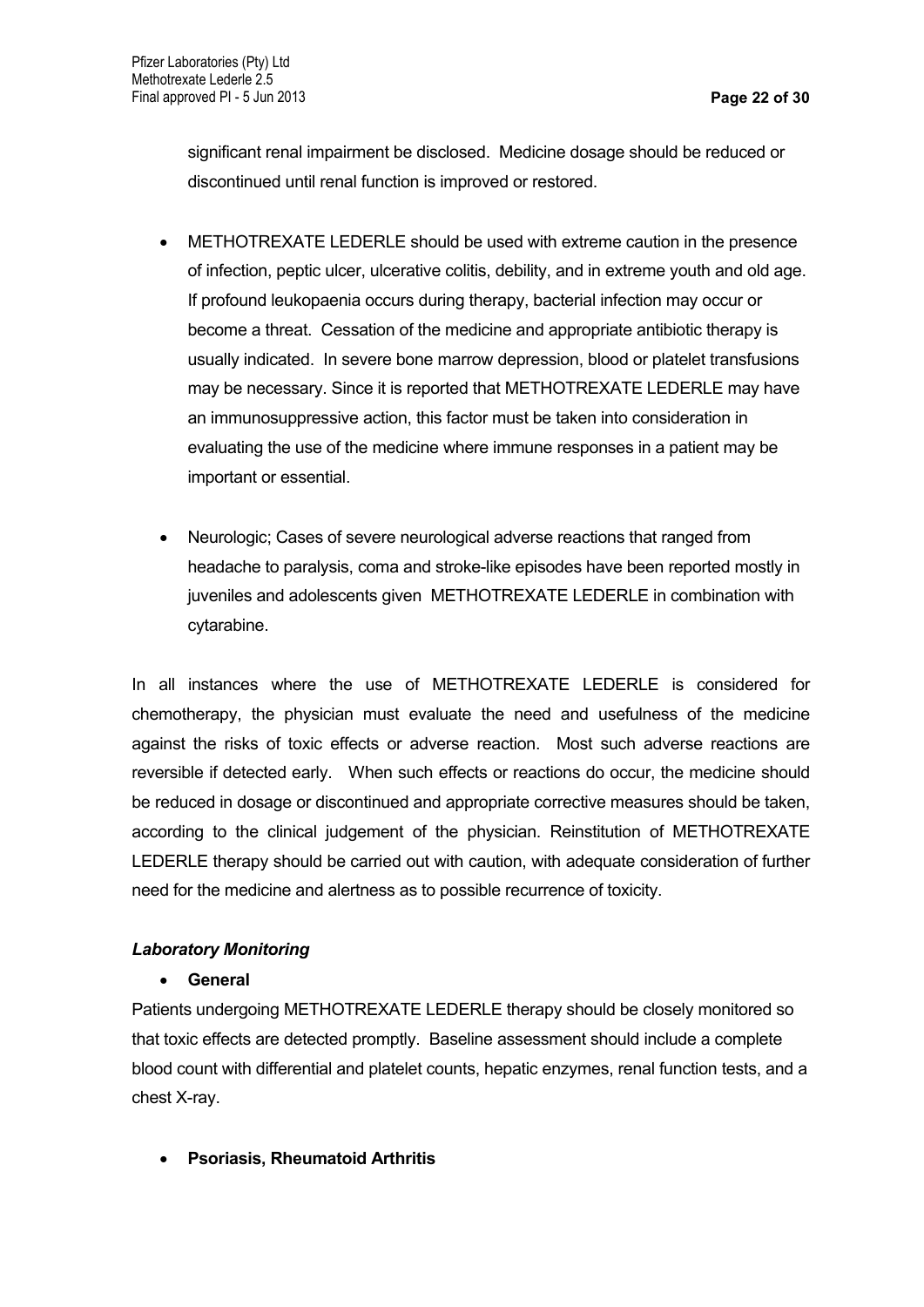During therapy of rheumatoid arthritis and psoriasis, monitoring of the following parameters is recommended: haematology at least monthly, hepatic enzyme levels and renal function every 1 to 2 months. More frequent monitoring is usually indicated during antineoplastic therapy. During initial or change in dosing, or during periods of increased risk of elevated METHOTREXATE LEDERLE blood levels (e.g. dehydration), more frequent monitoring may also be indicated.

# **Pulmonary Function Tests**

Pulmonary function tests may be useful if METHOTREXATE LEDERLE induced lung disease is suspected, especially if baseline measurements are available.

# **METHOTREXATE LEDERLE Level**

Serum METHOTREXATE LEDERLE level monitoring can significantly reduce METHOTREXATE LEDERLE toxicity and mortality.

Patients subject to the following conditions are predisposed to developing elevated or prolonged METHOTREXATE LEDERLE levels and benefit from routine monitoring of levels; e.g. pleural effusion, ascites, gastrointestinal tract obstruction, previous cisplatin therapy, dehydration, aciduria, impaired renal function.

Some patients may have delayed METHOTREXATE LEDERLE clearance in the absence of these features. It is important that patients be identified within 48 hours since METHOTREXATE LEDERLE toxicity may not be reversible if adequate leucovorin rescue is delayed for more than 42 to 48 hours.

Monitoring of METHOTREXATE LEDERLE concentrations should include determination of a METHOTREXATE LEDERLE level at 24, 48 or 72 hours, and assessment of the rate of decline in METHOTREXATE LEDERLE concentrations (to determine how long to continue leucovorin rescue).

# *Organ System Toxicity:*

# **Gastro-intestinal**

If vomiting, diarrhoea, or stomatitis occur, which may result in dehydration, METHOTREXATE LEDERLE should be discontinued until recovery occurs.

**Haematologic**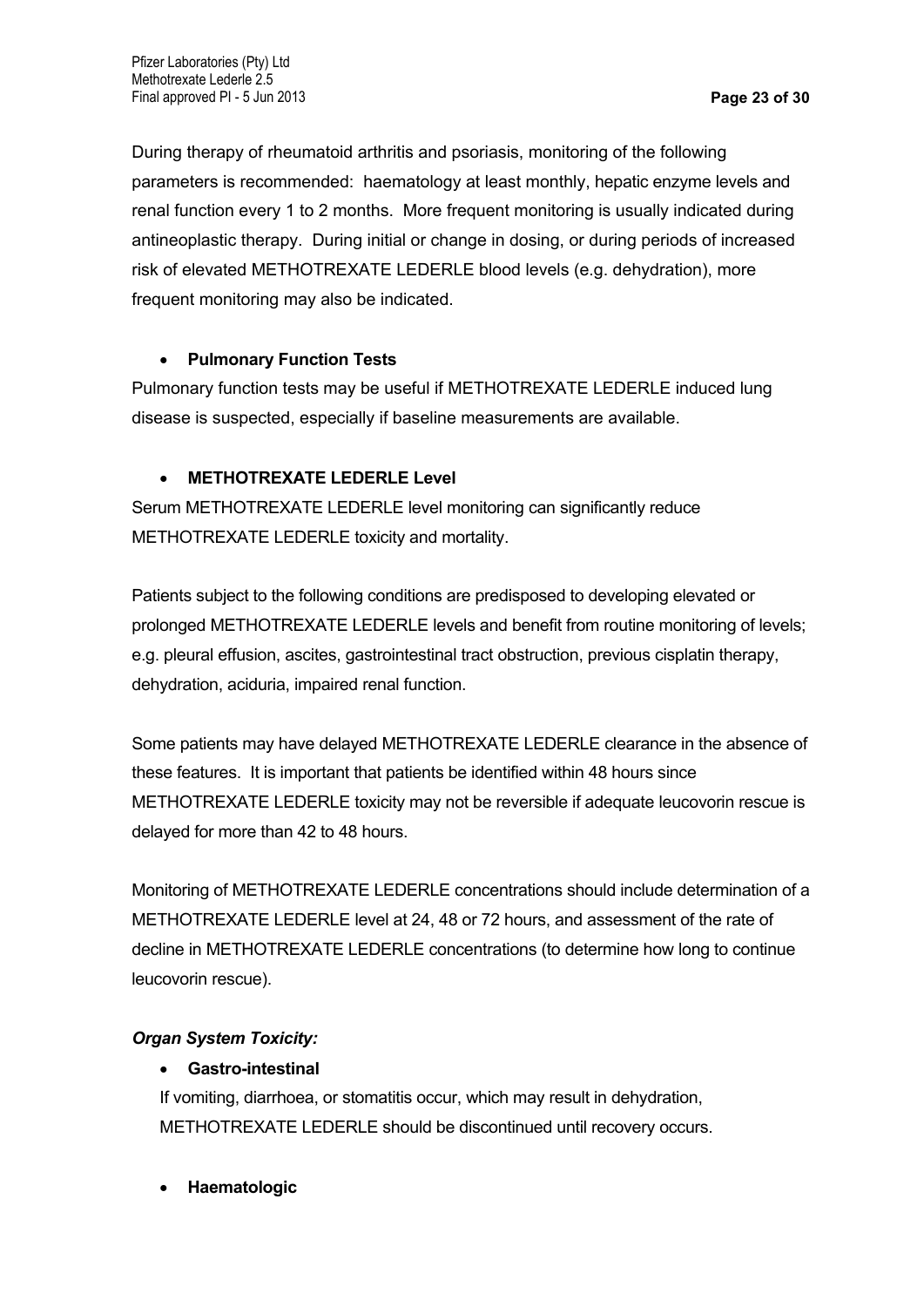METHOTREXATE LEDERLE can suppress haematopoiesis and cause anaemia, aplastic anaemia, pancytopaenia, leukopaenia, neutropaenia, and/or thrombocytopaenia. In patients with malignancy and pre-existing haematopoietic impairment, the medicine should be used with caution, if at all. In psoriasis and rheumatoid arthritis, METHOTREXATE LEDERLE should be stopped immediately if there is a significant drop in blood cell counts. In the treatment of neoplastic diseases, METHOTREXATE LEDERLE should be continued only if the potential benefit warrants the risk of severe myelosuppression.

### **Hepatic**

METHOTREXATE LEDERLE has the potential for acute hepatitis and chronic (fibrosis and cirrhosis) hepatotoxicity. Chronic toxicity is potentially fatal; it generally has occurred after prolonged use (generally two years or more) and after a total cumulative dose of at least 1,5 grams. In studies in psoriatic patients, hepatotoxicity appeared to be a function of total cumulative dose and appeared to be enhanced by alcoholism, obesity, diabetes and advanced age.

Transient abnormalities of liver parameters are observed frequently after METHOTREXATE LEDERLE administration and are usually not a reason for modification of METHOTREXATE LEDERLE therapy. Persistent liver abnormalities, and/or decrease of serum albumin may be indicators of serious liver toxicity.

In psoriasis, liver damage and function tests, including serum albumin and prothrombin time, should be performed several times prior to dosing. Liver function tests are often normal in developing fibrosis or cirrhosis. These lesions may be detectable only by biopsy. The usual recommendation is to obtain a liver biopsy at 1) before start of therapy or shortly after initiation of therapy (2 - 4 months); 2) after a total cumulative dose of 1,5 grams and; 3) after each additional 1,0 to 1,5 grams. In case of moderate fibrosis or any cirrhosis**,** discontinue the drug; mild fibrosis normally suggests a repeat biopsy in 6 months. Milder histologic findings such as fatty change and low grade portal inflammation are relatively common before the start of therapy. Although these mild changes are usually not a reason to avoid or discontinue METHOTREXATE LEDERLE therapy, the medicine should be used with caution.

In rheumatoid arthritis, age at first use of METHOTREXATE LEDERLE and duration of therapy have been reported as risk factors for hepatotoxicity. Persistent abnormalities in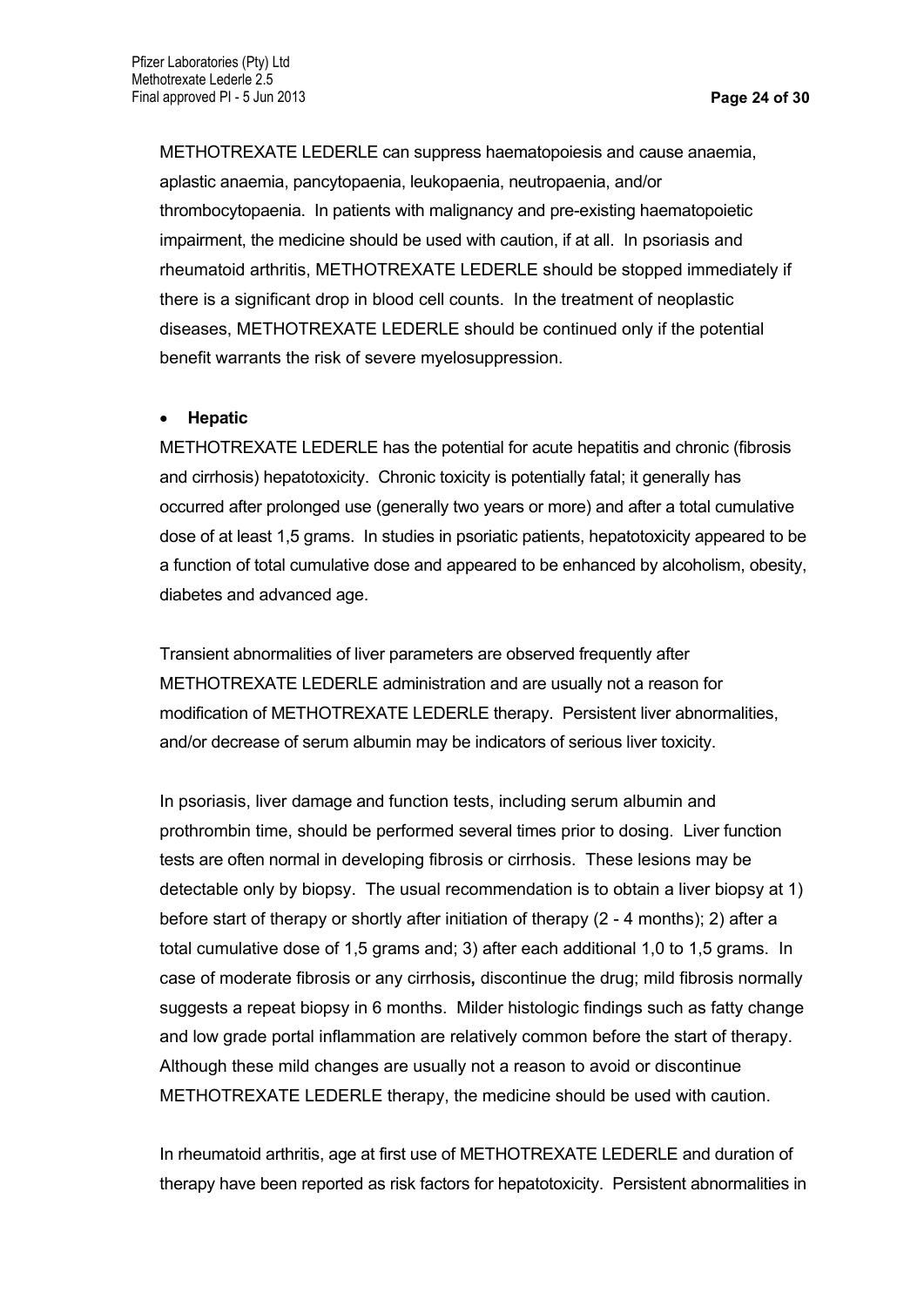liver function tests may precede appearance of fibrosis or cirrhosis in the rheumatoid population.

Liver function tests should be performed at baseline and at 4 - 8 week intervals in patients receiving METHOTREXATE LEDERLE for rheumatoid arthritis. Pre-treatment liver biopsy should be performed for patients with a history of excessive alcohol consumption, persistently abnormal baseline liver function test values or chronic hepatitis B or C infection. During therapy, liver biopsy should be performed if there are persistent liver function test abnormalities or there is a decrease in serum albumin below the normal range (in the setting of well controlled rheumatoid arthritis).

If the results of a liver biopsy show mild changes (Roenigk grades I, II, IIIa), METHOTREXATE LEDERLE may be continued and the patient monitored as per recommendations listed above. METHOTREXATE LEDERLE should be discontinued in any patient who displays persistently abnormal liver function tests and refuses liver biopsy or in any patient whose liver biopsy shows moderate to severe changes (Roenigk grade IIIb or IV).

### **Infection or Immunologic States**

METHOTREXATE LEDERLE should be used with extreme caution in the presence of active infection and is usually contraindicated in patients with overt or laboratory evidence of immunodeficiency syndromes. Hypogammaglobulinaemia has been reported rarely.

### **Infection**

Pneumonia (in some cases leading to respiratory failure) may occur. Potentially fatal opportunistic infections, especially *Pneumocystis carinii* pneumonia, may occur with METHOTREXATE LEDERLE therapy. When a patient presents with pulmonary symptoms, the possibility of *Pneumocystis carinii* pneumonia should be considered.

### **Immunization**

Immunization may be ineffective when given during METHOTREXATE LEDERLE therapy. Immunization with live virus vaccines is generally not recommended. There have been reports of disseminated vaccinia infections after smallpox immunization in patients receiving METHOTREXATE LEDERLE therapy.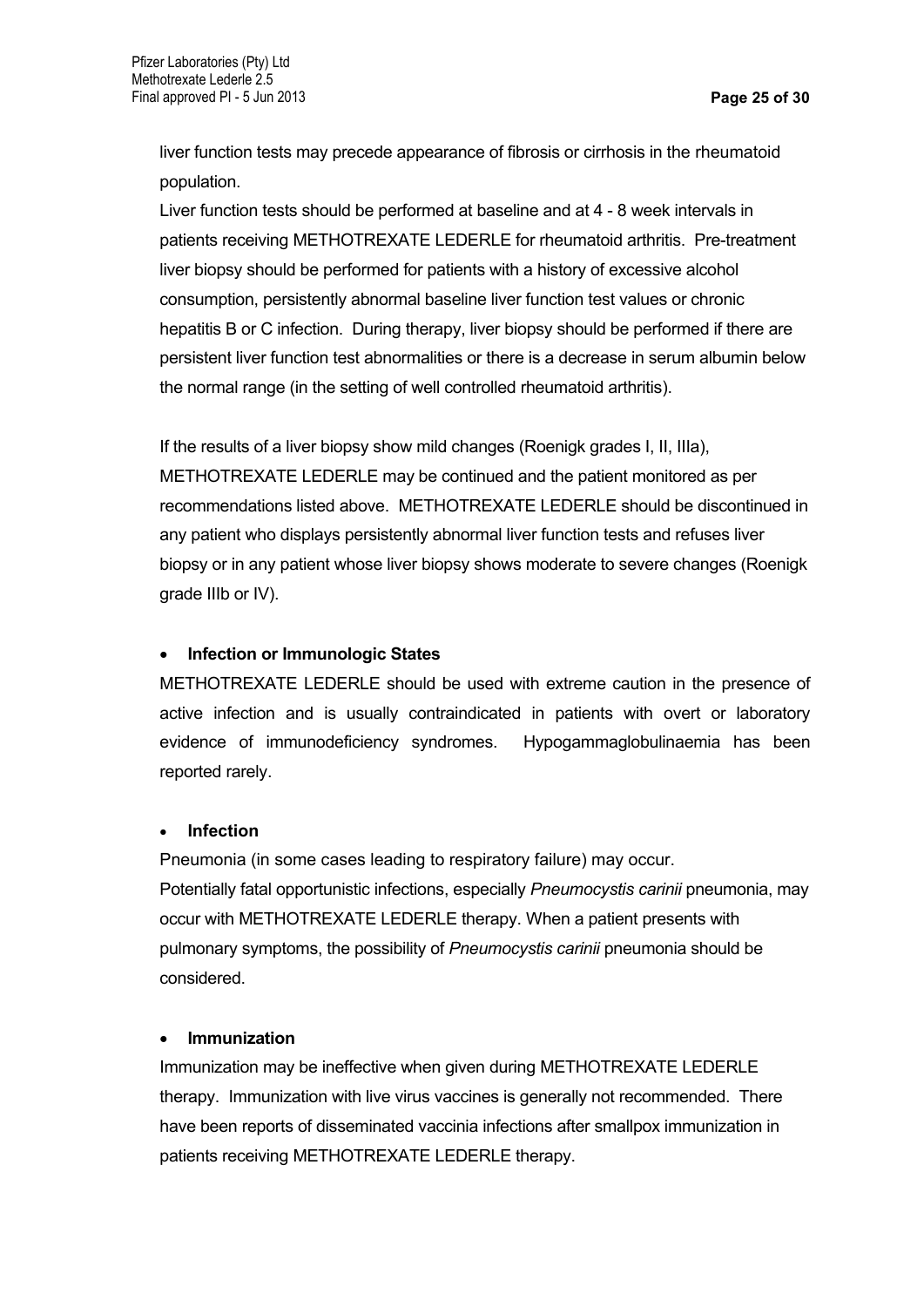### **Pulmonary**

Pulmonary signs and symptoms, e.g. a dry non-productive cough, fever, cough, chest pain, dyspnoea, hypoxaemia, and an infiltrate on chest X-ray, or a non-specific pneumonitis occurring during METHOTREXATE LEDERLE therapy, may be indicative of a potentially dangerous lesion and require interruption of treatment and careful investigation. Pulmonary lesions can occur at all dosages. Infection (including pneumonia) needs to be excluded.

### **Renal**

METHOTREXATE LEDERLE may cause renal damage that may lead to acute renal failure. Close attention to renal function including adequate hydration, urine alkalinization and measurement of serum METHOTREXATE LEDERLE and creatinine levels are essential for safe administration.

### **Skin**

Severe, occasionally fatal, dermatologic reactions, including toxic epidermal necrolysis (Lyell's syndrome), Stevens-Johnson syndrome, and erythema multiforme, have been reported within days of oral, intramuscular, intravenous, or intrathecal METHOTREXATE LEDERLE administration.

Lesions of psoriasis may be aggravated by concomitant exposure to ultraviolet radiation**.**  Radiation dermatitis and sunburn may be "recalled" by the use of METHOTREXATE LEDERLE.

**Other Precautions**: METHOTREXATE LEDERLE should be used with extreme caution in the presence of debility.

### **High-Dosage Therapy**

The use of METHOTREXATE LEDERLE high-dose regimens recommended for osteosarcoma requires meticulous care. High dosage regimens for other neoplastic diseases are investigational and a therapeutic advantage has not been established. Large doses should not be used in patients with impaired renal function or a third-space reservoir, such as ascites or large pleural effusion, because rapid medicine excretion is important in limiting toxicity.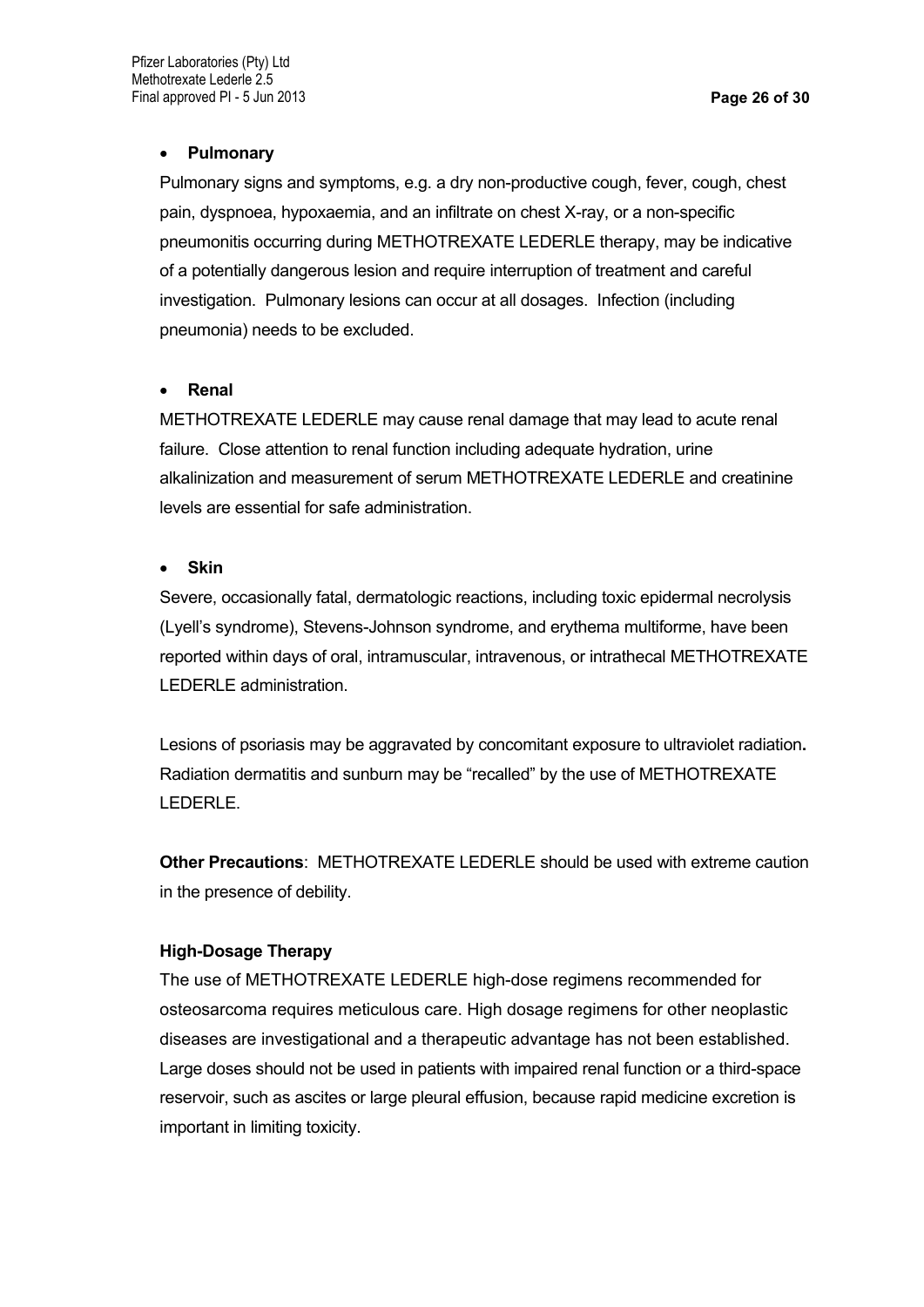Careful monitoring of renal function and METHOTREXATE LEDERLE serum levels is required in order to reveal impending toxicity and the need for extended leucovorin calcium administration. Alkalinization of the urine and increased urine volume are recommended in order to prevent renal precipitation in acidic urine.

### **Paediatric Use:**

Safety and effectiveness in paediatric patients have been established only in cancer chemotherapy and in polyarticular-course juvenile rheumatoid arthritis. Published clinical studies evaluating the use of METHOTREXATE LEDERLE in children and adolescents (i.e., patients 2 to 16 years of age) with juvenile rheumatoid arthritis demonstrated safety comparable to that observed in adults with rheumatoid arthritis. See also "SIDE EFFECTS AND SPECIAL PRECAUTIONS".

### **Geriatric Use :**

Due to diminished hepatic and renal function as well as decreased folate stores in elderly patients, relatively low doses should be considered, and these patients should be closely monitored for early signs of toxicity.

#### **Carcinogenesis, Mutagenesis, And Impairment Of Fertility**

No controlled human data exist regarding the risk of neoplasia with METHOTREXATE LEDERLE. METHOTREXATE LEDERLE has been evaluated in a number of animal studies for carcinogenic potential with inconclusive results. Although there is evidence that METHOTREXATE LEDERLE causes chromosomal damage to animal somatic cells and human bone marrow cells, the clinical significance remains uncertain. Non-Hodgkin's lymphoma and other tumours have been reported in patients receiving low-dose oral METHOTREXATE LEDERLE. However, there have been instances of malignant lymphoma arising during treatment with low-dose oral METHOTREXATE LEDERLE, which have regressed completely following withdrawal of METHOTREXATE LEDERLE, without requiring active anti-lymphoma treatment. Benefits should be weighed against the potential risks before using METHOTREXATE LEDERLE alone or in combination with other drugs, especially in children or young adults. METHOTREXATE LEDERLE causes embryotoxicity, abortion, and foetal defects in humans. It has also been reported to cause impairment of fertility, oligospermia and menstrual dysfunction in humans, during and for a short period after cessation of therapy

### **Effects On Activities Requiring Concentration And Performance:**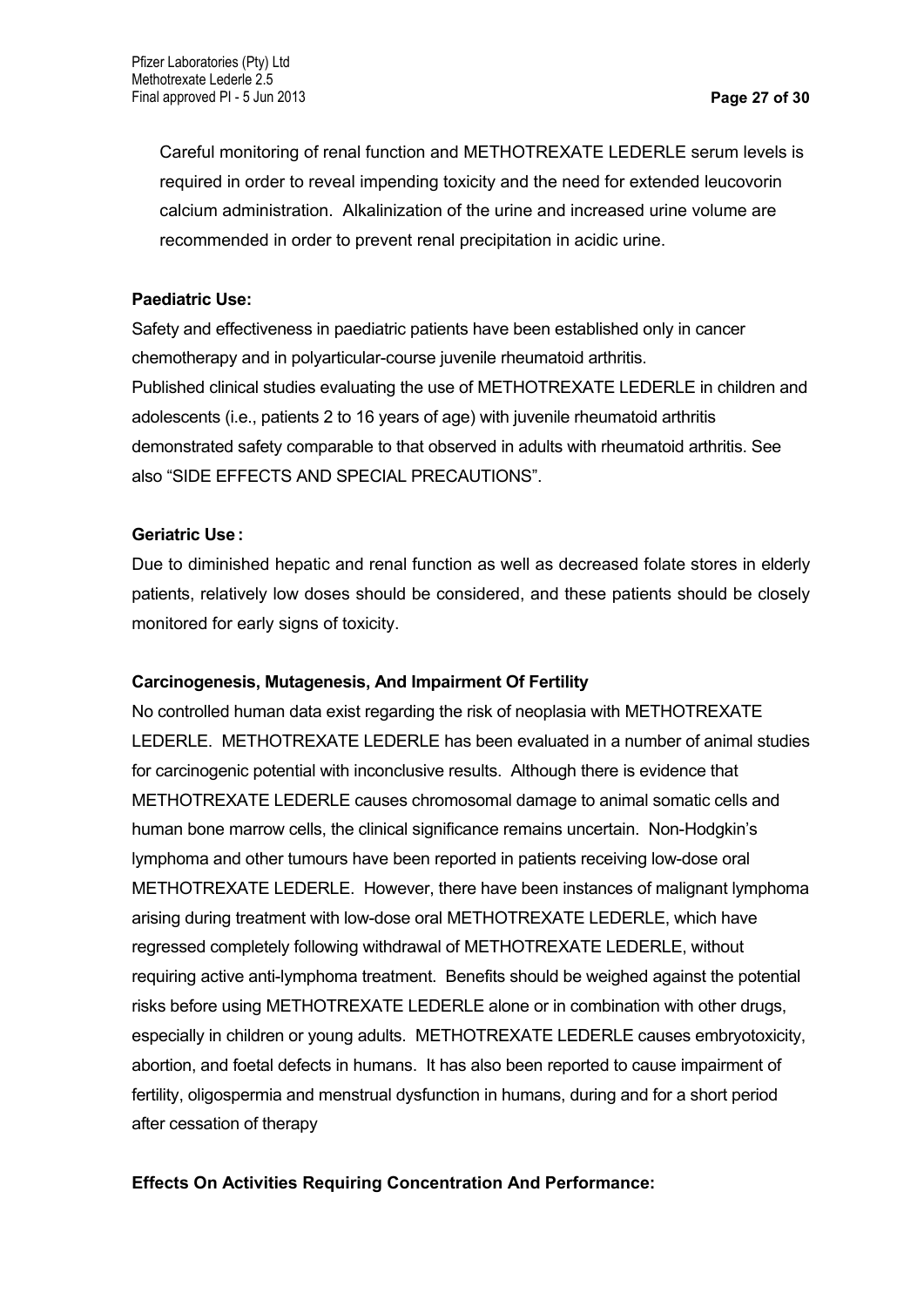Some of the effects mentioned under "SIDE EFFECTS AND SPECIAL PRECAUTIONS", such as dizziness and fatigue, may affect the ability to drive or operate machinery.

### **KNOWN SYMPTOMS OF OVERDOSAGE AND PARTICULARS OF ITS TREATMENT:**

Symptoms of overdosage are listed under the headings "WARNINGS" and "SIDE EFFECTS AND SPECIAL PRECAUTIONS"

In post-marketing experience, overdose with METHOTREXATE LEDERLE has generally occurred with oral and intrathecal administration, although intravenous and intramuscular overdose has also been reported.

Reports of oral overdosage indicate accidental daily administration instead of weekly (single or divided doses). Symptoms commonly reported following oral overdose include those symptoms and signs reported at pharmacological doses, particularly haematologic and gastro-intestinal reactions (e.g. leukopaenia, thrombocytopaenia, anaemia, pancytopaenia, bone marrow suppression, mucositis, stomatitis, oral ulceration, nausea, vomiting, gastrointestinal ulceration, and gastro-intestinal bleeding). In some cases, no symptoms were reported. There have been reports of death following overdose. In these cases, events such as sepsis or septic shock, renal failure, and aplastic anaemia were also reported.

### *Recommended Treatment*

Leucovorin is indicated to diminish the toxicity and counteract the effect of inadvertently administered overdosages of METHOTREXATE LEDERLE. Leucovorin administration should begin as promptly as possible. As the time interval between METHOTREXATE LEDERLE administration and leucovorin initiation increases, the effectiveness of leucovorin in counteracting toxicity decreases. Monitoring of the serum METHOTREXATE LEDERLE concentration is essential in determining the optimal dose and duration of treatment with leucovorin.

In cases of massive overdose, hydration and urinary alkalinization may be necessary to prevent the precipitation of METHOTREXATE LEDERLE and/or its metabolites in the renal tubules.

Neither standard haemodialysis nor peritoneal dialysis has been shown to improve METHOTREXATE LEDERLE elimination. However, effective clearance of METHOTREXATE LEDERLE has been reported with acute, intermittent haemodialysis using a high-flux dialyser.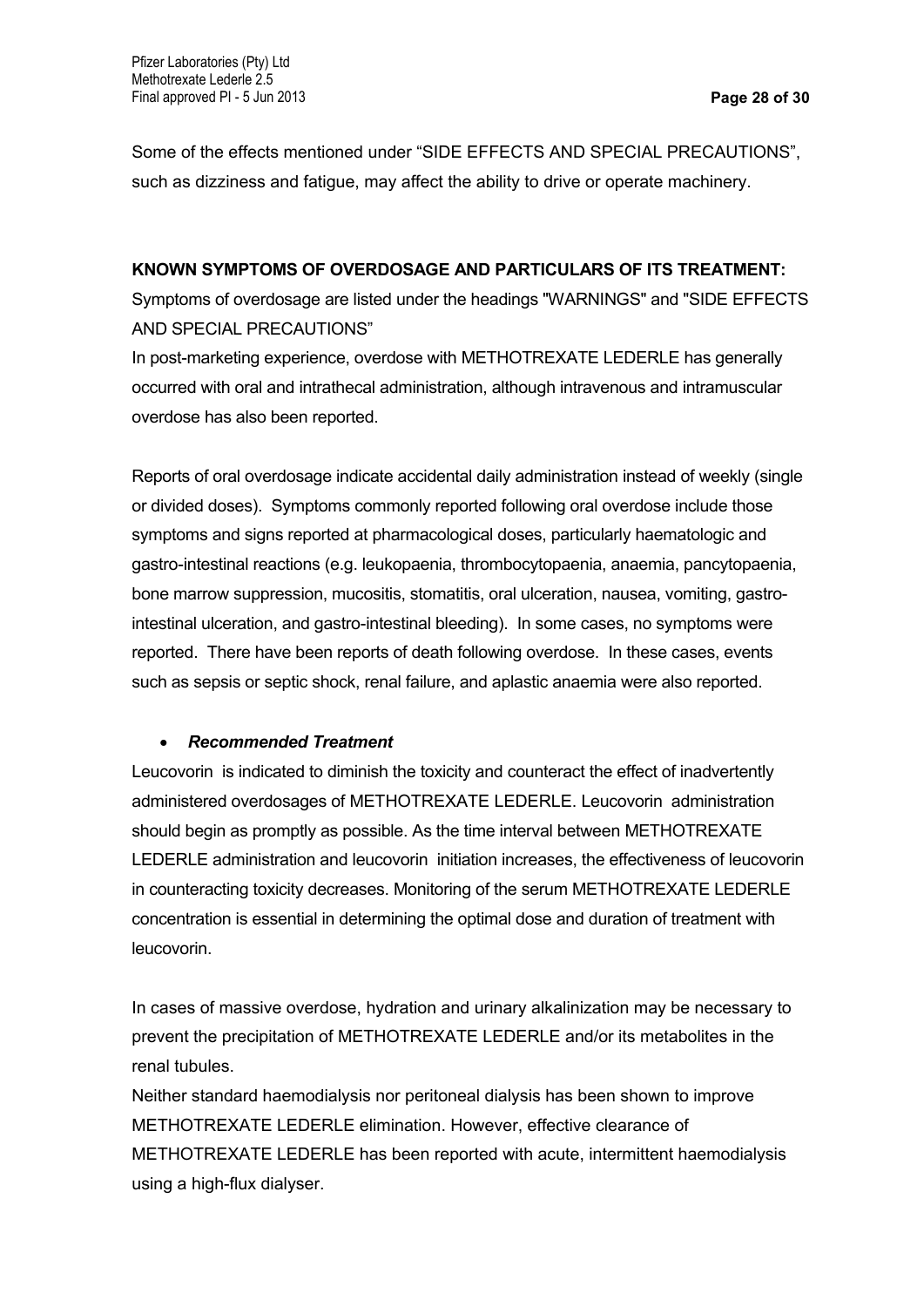In general, where overdosage is suspected, the dose of leucovorin should be equal to or higher than the offending dose of METHOTREXATE LEDERLE and should best be administered within the first hour. Use of leucovorin calcium after an hour delay is much less effective.

### **IDENTIFICATION:**

Round, convex, yellow, tablets which may be mottled, 6,4mm in diameter; engraved with script "2.5" on the one side, scored in half on the other side and engraved with a block letter "M" above the score and "1" below.

### **PRESENTATION:**

Tablets 2,5mg - Bottles of 100 - Product No. 4507-23

### **STORAGE INSTRUCTIONS:**

Store at or below 25°C. The tablets should be stored in the original packaging which prevents access of moisture and protected from light. Keep out of reach of children.

### **REGISTRATION NUMBER:**

Ref. No. H2766 (Act 101/1965)

# **NAME AND BUSINESS ADDRESS OF THE HOLDER OF THE CERTIFICATE OF REGISTRATION:**

Pfizer Laboratories (Pty) Ltd 85 Bute Lane Sandton, 2196 South Africa

# **DATE OF PUBLICATION OF THIS PACKAGE INSERT:**

14 August 2009

**BOTSWANA**: S2 Reg No.: B9306105

# **NAMIBIA**: S2

Reg No.: 14/26/0144

### **ZIMBABWE**: PP

Reg No.: 94/9.2.1/2829